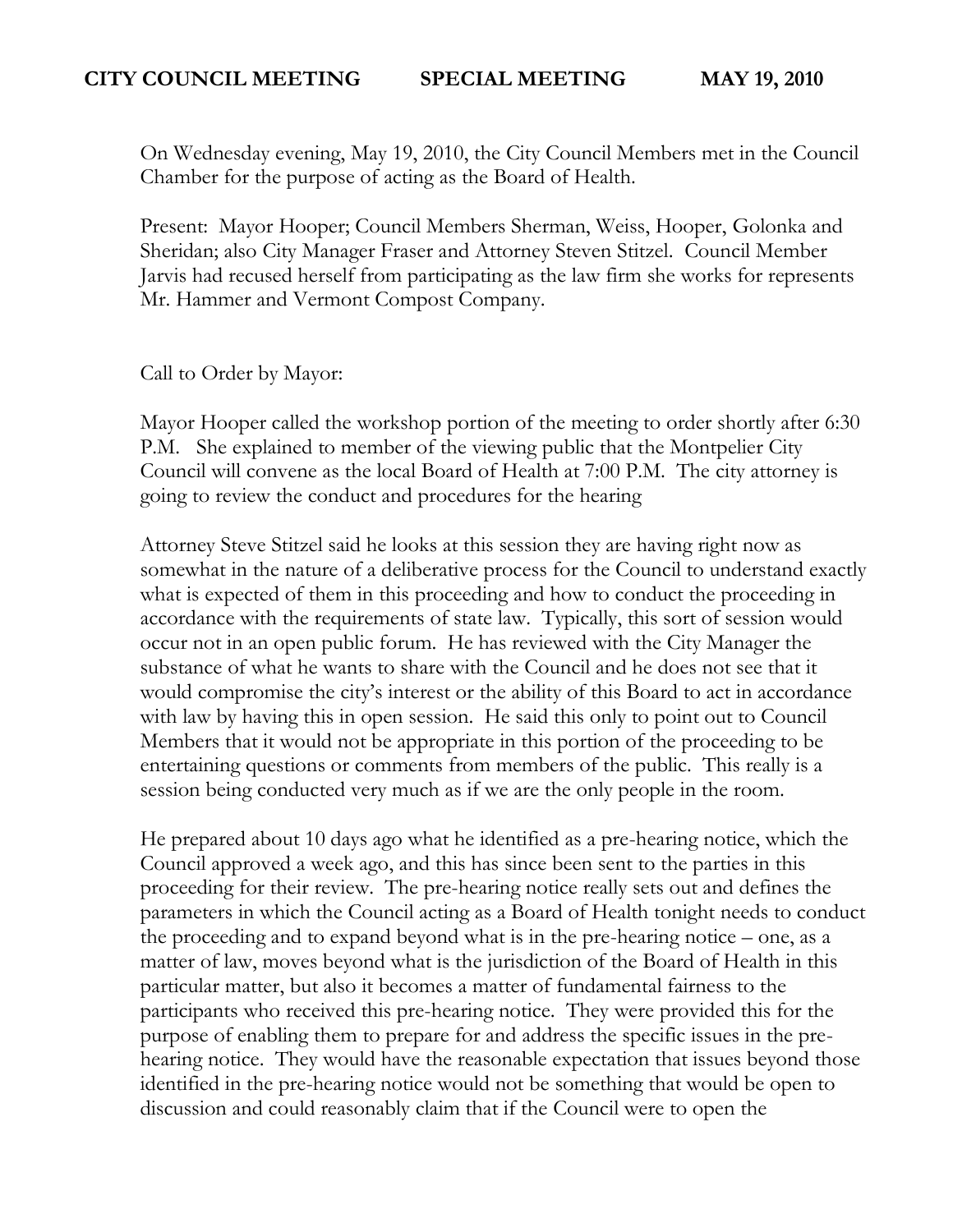proceeding more broadly that they are being prejudiced and that they would be entitled to have a continuation of the hearing and come back at another night, if necessary, to be prepared to respond fully and completely to what is presented that was beyond the scope of the pre-hearing notice.

The next thing he wanted to say is that even though this will be conducted in the open with the public present it is in the nature of a contested case proceeding under state law. The statute is clear. He mentioned in the pre-hearing notice on the second page that the Council will conduct it in accordance with the requirements of 18 V.S.A. § 128(a), and that is a statutory reference that ties into the Vermont State Administrative Procedures Act which sets up rules for the conduct of what are called contested cases. A contested case is a proceeding in which a governmental body, in this case the Board of Health or the City Council sitting as the Board of Health, has a statute, law, ordinance or rule that is being applied to a specific set of facts in a specific instance. The role of the Council in a contested case proceeding is to hear evidence that is relevant on the issue or issues that are before the Council. After hearing the evidence to deliberate on the evidence presented, apply the legal standards to the evidence presented and then render a written decision.

The purpose of the hearing tonight is to hear that evidence that is relevant to the legal issue that is before the City Council. Under the Administrative Procedures Act it says in general the rules of evidence as applied in the courts of the state of Vermont are applicable. Nonetheless the law contemplates that there is more informality in this type of hearing conducted before a lay body as opposed to something that occurs in a court of law. But it is appropriate to keep in mind with that as a standard that this Council is really sitting as judge and jury on the matter that is before it tonight, and there is an expectation, a requirement under the state statute, that you are going to afford the parties that appear before you the same fairness, constitutional fairness and the same compliance with legal requirements in applicable statutes, that these participants would be afforded were they in a court of law. There is a certain strictness that needs to be observed even in the context of this being a more relaxed proceeding before a lay board.

The critical issue that the Council is looking into at this time, as he identified in the memorandum he sent, is whether or not there is evidence at this time to suggest to the Council that there may be a public health hazard or public health risk occurring with this particular property. If it concludes that there is some evidence of that, there is a more formal proceeding that the Council would need to initiate, so this is very much preliminary and investigatory in terms of the process. He didn't put it in his memo, which was an oversight, but handed out to each of them tonight a copy of the definition of "public health hazard" as it appears in the state statute. This is photocopied out of the applicable state statute which is in Title 18. He wants to go over the definition because this really defines the scope of the evidence that the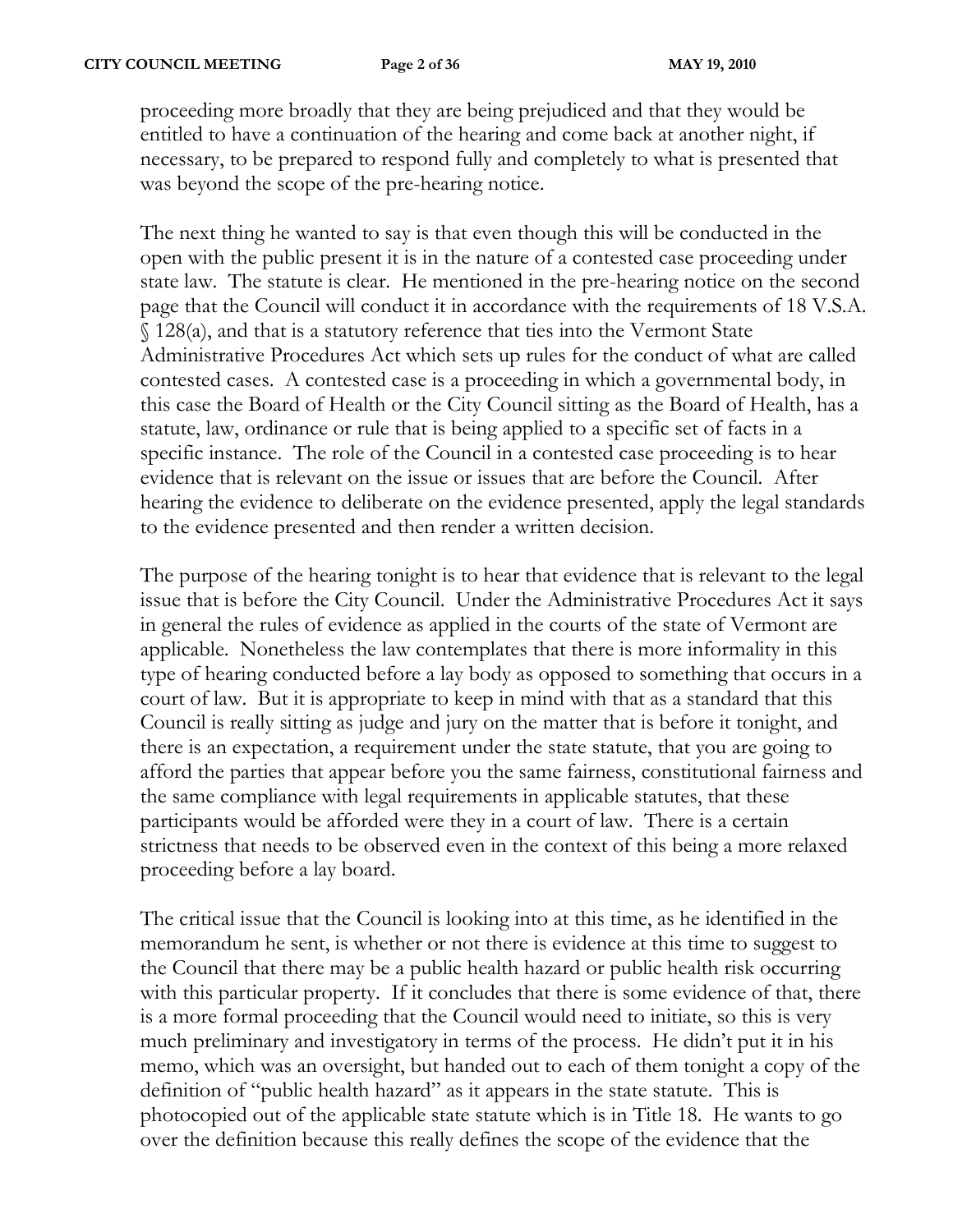Council needs to be looking for as people provide testimony for the Council tonight. Public health hazard means potential harm to the public health by virtue of any condition or any biological, chemical, or physical agent. Here is the key part. In determining whether a health hazard is public or private, the Commissioner (this definition is written in a section of the statute that applies to the Commissioner of Health and the same definition is then included in the provisions that apply to a local Board of Health).

The Commissioner shall consider at least the following factors:

- (A) the number of persons at risk;
- (B) the characteristics of the person or persons at risk;
- (C) the characteristics of the condition or agent which is the source of potential harm;
- (D) the availability of private remedies;
- (E) the geographical area and characteristics thereof where the condition or agent which is the source of the potential harm or the receptors exist;
- (F) department policy as established by rule or agency procedure.

The first five items he read are the key items that the Council needs to focus on in its receipt of evidence tonight and in its questioning of the people who offer testimony so that when the Council having heard all the evidence deliberates on what it hears tonight it is able to formulate answers to these various questions. You want to keep focused on that as you listen to the testimony this evening.

He outlined in the pre-hearing notice an order of testimony to be offered to the Council tonight, which appeared on the second page. He would look at in terms of the initiation of this matter before the City Council is an action taken by the Health Officer for the city in entering into an agreement with Vermont Compost regarding certain operations that are occurring at the Vermont Compost facility in Montpelier. He pointed out in his memo to the Council that under state law health officers are encouraged to work cooperatively with persons who may be contributing to the creation of a public health hazard or public health risk, and wherever possible seek some corrective actions that may prevent something from becoming a public health hazard or risk, or even if it is a public health hazard or risk that would abate it short of requiring the initiation of formal health order proceedings or proceedings in court to obtain compliance.

He looks at the agreement that was entered into with the Health Officer as being authorized under that statutory provision and being a major consistent with that statutory provision. That said, at least one neighboring property owner in an e-mail to the City Council does not believe that the agreement is adequate to address the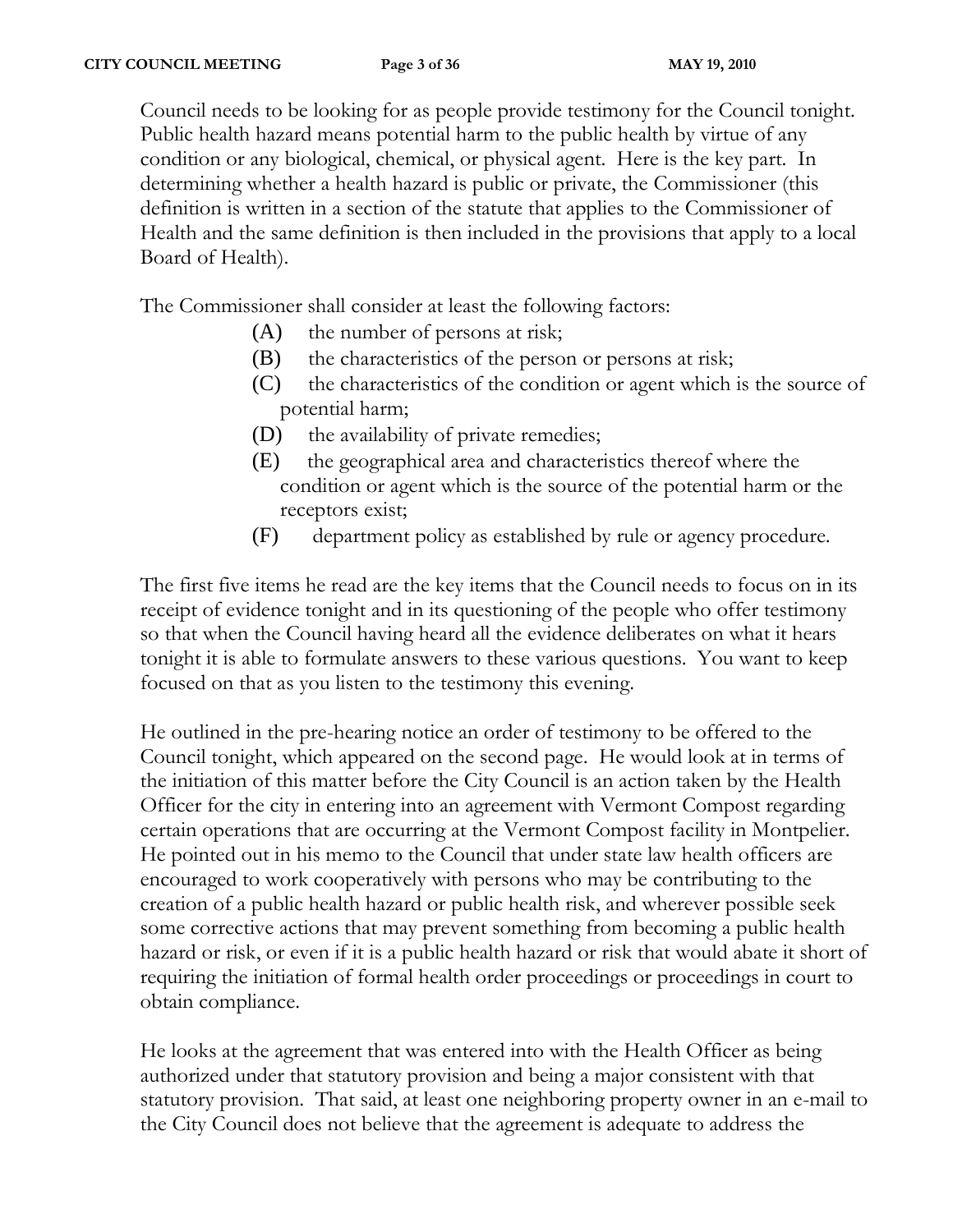situation currently existing on the property. Tonight they will hear evidence about what exists on the property, what impact that agreement is having on what exists, and whether there are still problems that need to be addressed and how they might best be addressed.

He has ordered things in a way that first the Council would hear from the Health Officer as to exactly what the Health Officer has done, and then next hear from Vermont Compost regarding what they have done in connection with the agreement, and then from the neighboring property owners. Everyone presenting evidence testimony to the Council tonight needs to be sworn in. This will be sworn testimony to the Council. He is able to administer an oath and he will do that with those persons who are going to provide testimony at one time so it is more orderly.

Documents that are submitted to the Council, while in court they would refer to them as exhibits, they don't need to engage in that degree of formality but it is important that we keep track of all documents that are submitted to the Council so that we have a complete stack and the parties can be assured they can have a copy of everything the Council is considering in making its decision on this. At the end of the day the key to keep in mind is that the Council will have received information on the matter before it in the form of testimony and in the form of documents that are provided to the Council in this proceeding.

All participants in this proceeding, principally the neighboring property owners and Vermont Compost, need to have had an opportunity to hear all of that testimony and respond. They need to be assured they have copies of everything that the Council has before it for consideration so when a decision is rendered by the Council it will refer to only information that was provided the Council at this hearing tonight. Consequently, they can know there were no surprises and nothing going on behind the scenes and that they had a full and complete opportunity to address the issues that were raised and any of the evidence presented.

There has been a request to the Council that it conduct a site visit. It is always within the discretion of a body, in this case the Council or a judge to decide whether a site visit is necessary or not. It is not a requirement that because one participant in the proceeding requests a site visit that the Council has to conduct a site visit. Frequently, what occurs in court proceedings is that a judge will defer to the end of the hearing to decide whether in the judge's mind it would be helpful to have a site visit based on the information that was presented. In cases of multi day hearings a judge may conclude at the end of the first day that they will have a site visit in mid stream. At least tonight the Council does not need to decide at the outset whether they are going to have a site visit or not but wait and see what the evidence provides them.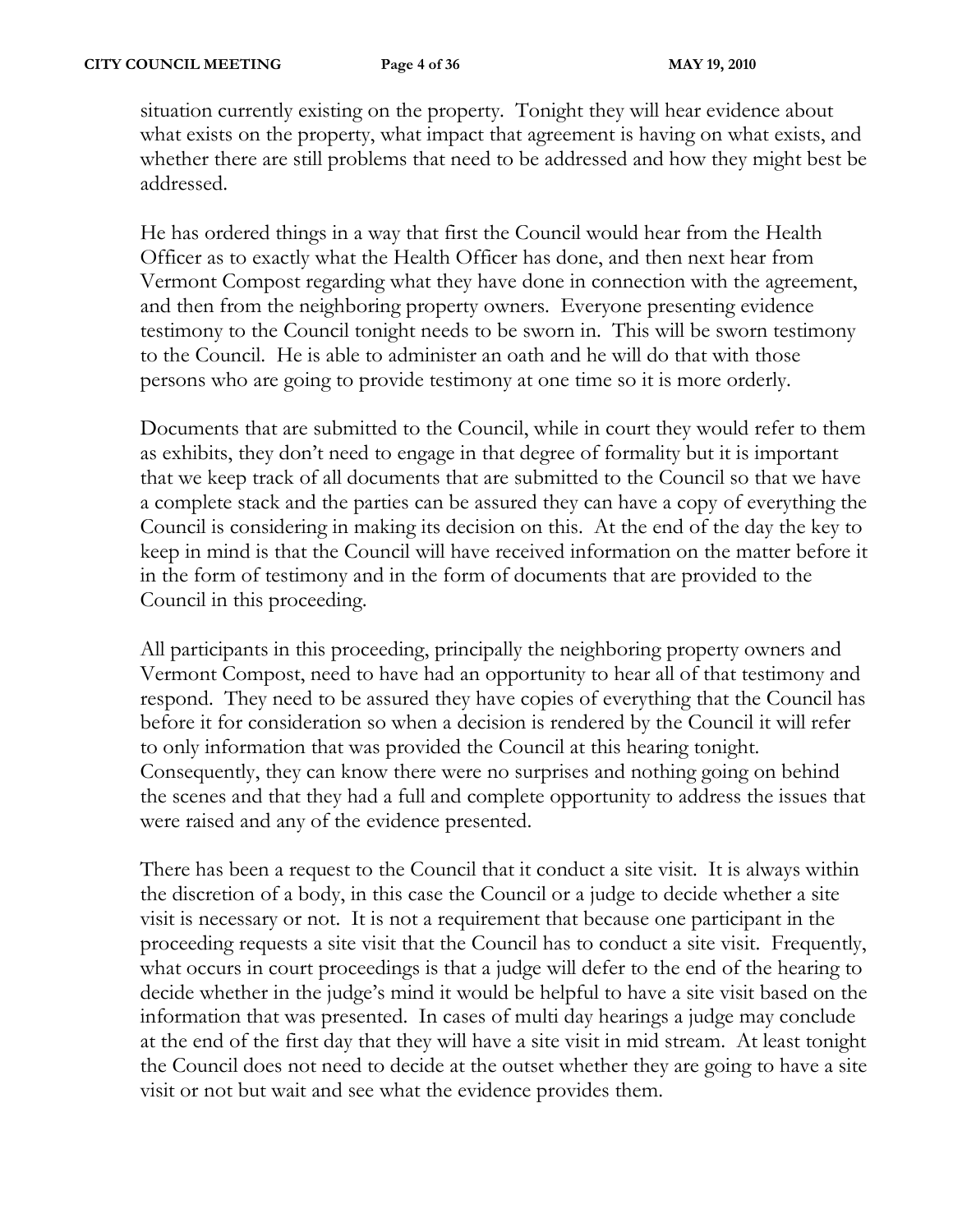Finally, the Council has before it a motion challenging the authority of the Council to conduct this proceeding in the first place and claiming it has no authority or jurisdiction over this matter at this point because the Health Officer has not issued a notice of intent to seek a Health Order starting what would be a formal health order proceeding. In this type of proceeding he recommends that as to legal objections to the proceeding that the Council note the objections but otherwise generally proceed with the taking of evidence and then when the Council renders a decision it needs to address procedural or jurisdictional questions and the Council has the ability at the conclusion of this to say they really had no authority to be doing this in the first place and that is their decision. It is clear that an objection has been made. It is properly before the Council. It is preserved even though the parties show up and present evidence and the Council proceeds with the taking of evidence, that that does not mean that the Council does not have an obligation to give full and fair consideration to those legal issues and address them in any final decision.

At the end of tonight's hearing hopefully they will have received all of the evidence. The Council will have to decide whether they want to take a site visit or not if they defer to the end of the hearing. If the decision is that you will take a site visit, then that will be arranged. Typically, that should be scheduled at a time when all of the parties can be present at the site. The site visit is not for the purpose of hearing any testimony or comment. It is solely for the purpose of the Council being able to see physically where things are to put the evidence in a better context in some instances. Specifically, in this case he knows there have been photographs that the Council has seen previously about different things, but the parties may want a site visit so they get some physical sense on the ground of the proximity of this activity. But it is for the Council to decide whether it will need that site specific information. The key is that everyone needs to be present so that everyone participating can be there and see what the Council sees when the Council sees it, but it is not for the purpose of taking evidence. After the site visit the Council would then be able to deliberate on this matter. When the Council gets together to deliberate it does not need to do that at a public meeting subject to the Vermont Open Meeting Law. The deliberations of a public body in a quasi judicial proceeding, which is what this is characterized as, a contested case under state law, are not subject to the Vermont Open Meeting Law so they don't need to publicly announce when they are deliberating but simply schedule it among themselves and then ultimately prepare a written decision that will be released publicly when they reach that decision. They do not need to come back into an open meeting to issue the decision. They simply need the consensus of the Council or a majority of the Council members, to concur on a particular result and then the decision can be issued without coming back into an open session.

In deliberations they only may have present Members of the Council, legal counsel if they want legal counsel present, and then clerical assistance if there is someone who is going to be responsible for drafting a decision other than Council Members. No one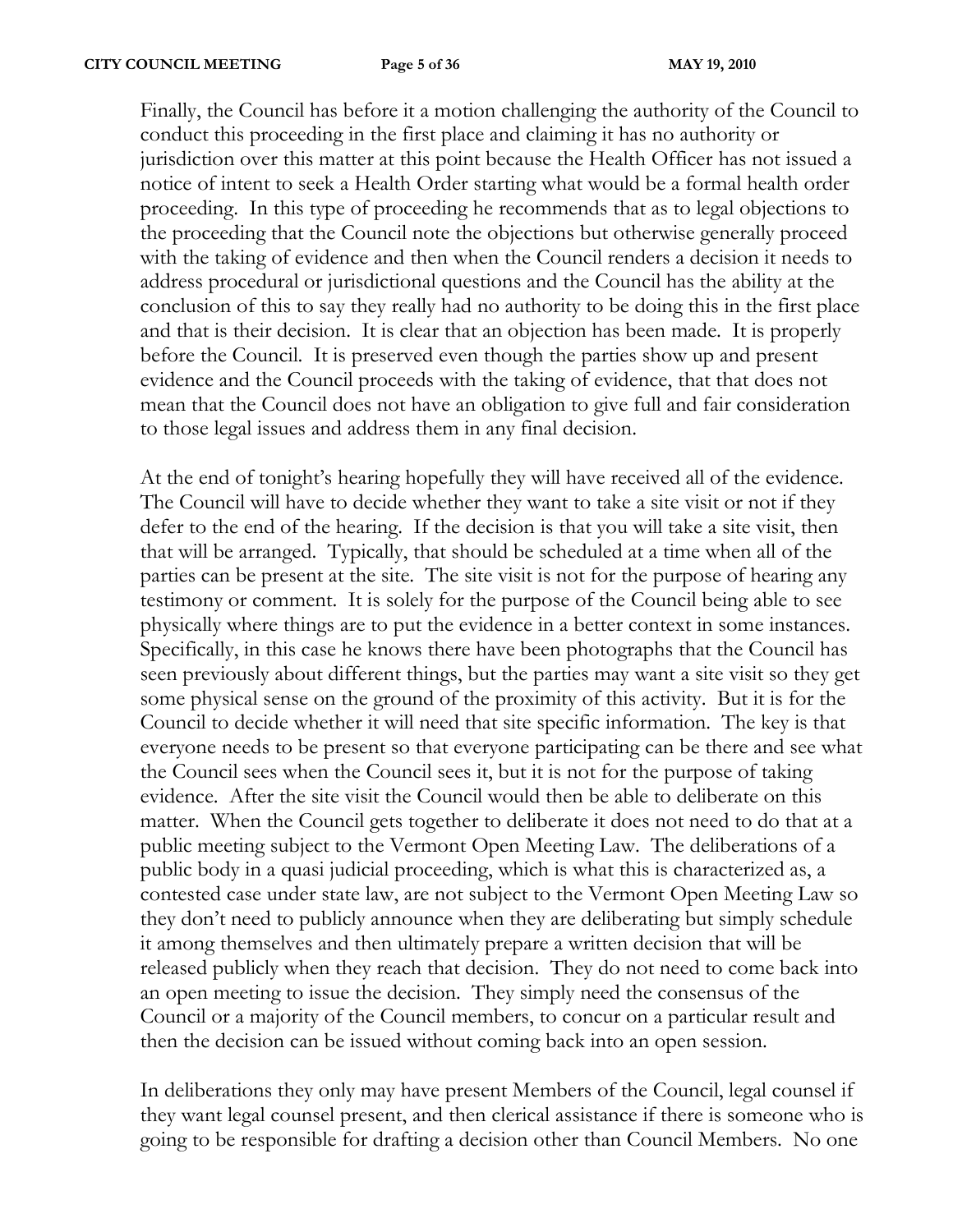else can be present in a deliberative session if you conduct it in private. That would include the City Manager and the Health Officer and the parties to the proceeding. It would be conducted with everyone excluded so that it is clear there is no additional information being presented during the deliberative session.

After the decision is issued, depending upon what the decision is, there is a right to appeal that decision to the State Board of Health.

Health Officer Schneider said he had a question.

Attorney Stitzel told the Chief he may not ask a question.

Health Officer Schneider said it is a point of order for his role as Health Officer.

Attorney Stitzel said it wasn't appropriate. He had to object because if there is a comment from one individual then it opens it up to others.

Health Officer Schneider said the statute defines him as the guardian of the local health ordinance so he has to know if he is excluded as part of the local Health Board from participating in the process other than giving evidence.

Attorney Stitzel said he is. He said that was what he wanted to review in terms of the process before the Council.

Council Member Sherman asked if they were only talking about events after February 5, 2010.

Attorney Stitzel said the issue before the Council is whether right now there exists a condition on the property that presents a public health hazard. The relief that is available to a Board of Health in the context of a health order is what he would call all prospective or corrective relief. There is not ability under this particular statute for the Council to go backward and assess some sort of penalties, fines or sanctions for conditions that may have existed previously. The real issue is what currently exists. Does that give the Council reason to suspect there may be a public health hazard and then pursue the formal health order process to address that, or if it concludes that such conditions do not exist then there is nothing further for the Council to do in the matter. That is why looking backward doesn't give the Council any information that helps the Council to address whether today there is a public health hazard.

Council Member Sherman said they are only talking about today.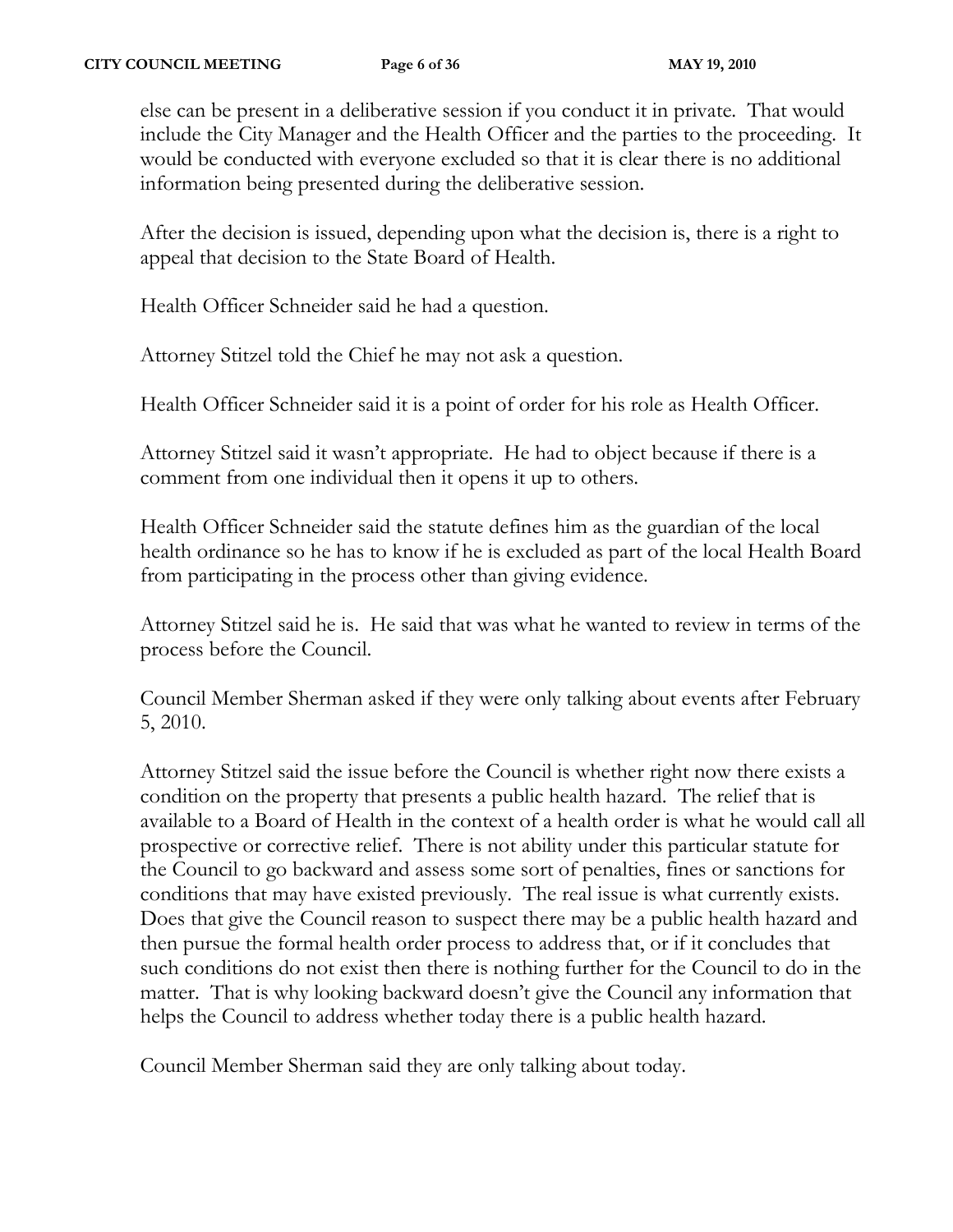Attorney Stitzel replied that is correct, currently. He would put this in the context of situations that he has been involved in where individuals are maintaining unsanitary conditions on their property and attracting rodents and a health officer issues a notice of intent to issue a health order. Following the issuance of that but before the hearing before the City Council or Select Board the property owner says he gets it and the whole property is cleaned up so when it comes before the Council the property owner says here is the condition of the property today. Then the Council asks the Health Officer if that is correct and is this an accurate depiction of what is there today. Has the health hazard been addressed? Yes, it has. The corrective action that has been taken has eliminated that so there is no reason for the Council to issue a health order at this point.

Council Member Golonka asked during testimony if it is appropriate for Council Members to ask questions or should they wait for the end.

Attorney Stitzel said what he would suggest as an order of questioning is that first the individual who is providing testimony that they provide the testimony they are going to provide. Secondly, a participant in the proceeding, and there are only three people who are participants in this proceeding tonight, that they be offered an opportunity to ask any questions in the nature of clarification of the information that has been presented by that individual. In this type of proceeding it is generally not considered productive for there to be formal cross examination of witnesses. If one party has questions of the other party it is more that they ask a question of the Council saying they would like to hear from this witnesses about this and this instead of a direct question. After those questions are asked it is appropriate for the Council to ask any questions it then has remaining about the matter. If the Council has questions, then after they have asked their questions it is appropriate to ask the parties if they have any follow up questions based on the information that was elicited from the Council's questions. Generally, in this type of proceeding there are not formal objections to testimony that is being offered. The one exception that is fairly common is if the testimony of a particular witness begins to go outside the parameters of what appear to be the focus of the proceeding. If somebody does get outside the parameters of the hearing, then it is appropriate to hold things on course.

Mayor Hooper asked Attorney Stitzel to describe his role.

Attorney Stitzel said his role is to advise her as Mayor and Chair of the proceeding so she is the one who is responsible for controlling what is occurring publicly. If there are issues raised or questions asked more of a procedural nature, not of an evidentiary nature, he is here to assist the Mayor and the Council in addressing those. He is not here to ask questions or act as some sort of inquisitor on behalf of the Council. He will not be asking substantive questions of any witness. If it appears that some important area about which the Council should have evidence to address what it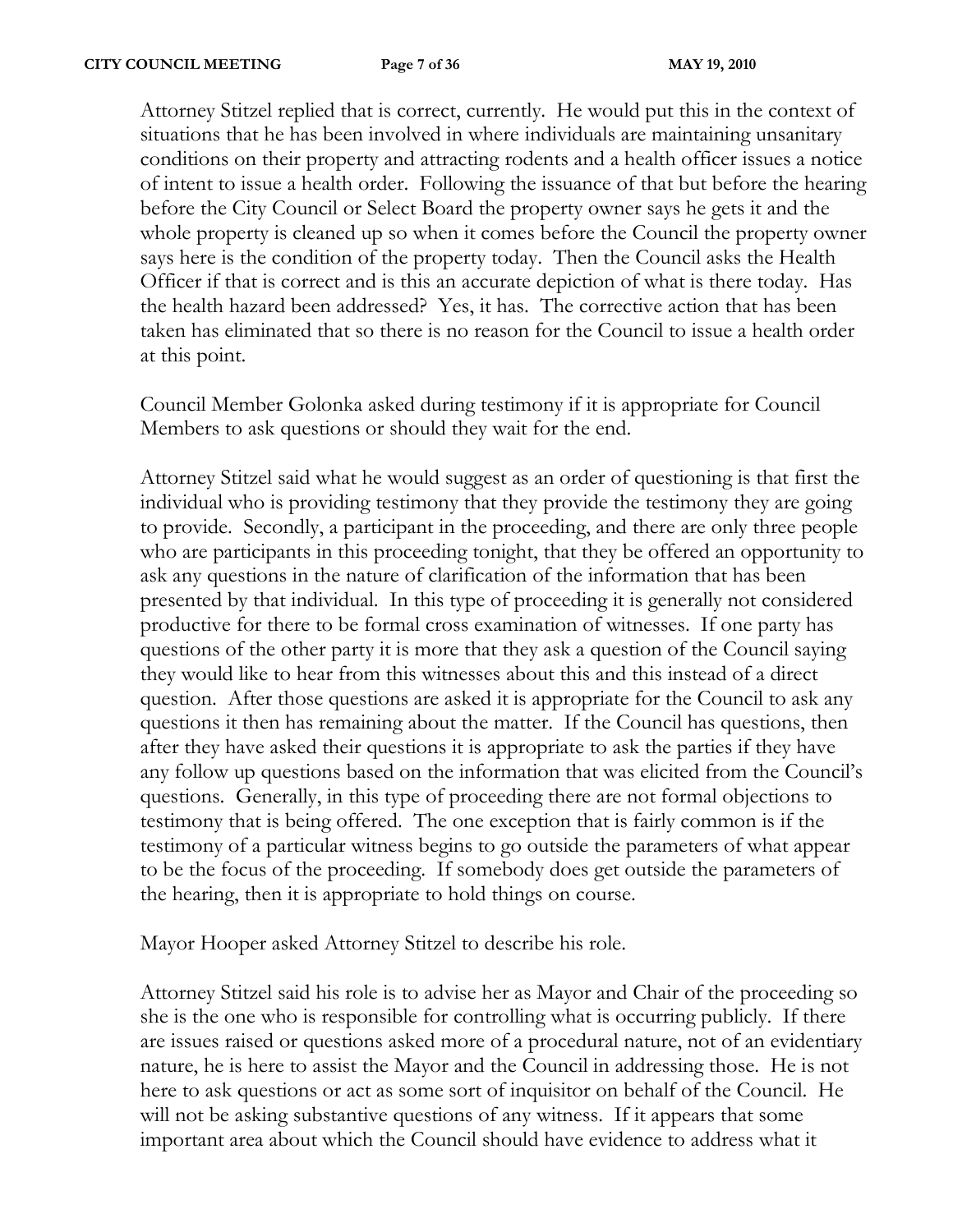needs to decide he might suggest to the Council that it may want to ask some additional questions on a particular matter, but it would be for the Council to decide whether or not to pursue that information. He would do that only because he has been involved in proceedings where a board goes through the evidence, get into deliberations and then discover they never followed up to get answers to particular matters and then they have to reconvene and continue the hearing to get that information. It is certainly much more efficient if everything can be accomplished in one proceeding.

Mayor Hooper explained what the Council has been doing is receiving advice from the city's attorney as to how to conduct a hearing and what the rules of procedure are. As noted earlier this is a new process for the Council and they wanted to make sure they were doing it correctly. The City Attorney has advised the Council that this is very limited in scope as to what they are hearing this evening. They are simply hearing as to whether or not there is a health hazard existing today that requires the Council to take further action. The question before the Council is do they have reason to believe that there is a health hazard. If there is, then the Council will convene as a Board of Health and take the appropriate steps to abate the health hazard. Right now they are going to hear from the City's Health Officer. They are going to hear from Vermont Compost and from one of the adjacent property owners.

Attorney Stitzel said the people who are the parties to this proceeding at this point are Vermont Compost, the Health Officer as an individual who has taken an action, and the one neighboring property owner the LaRosas. The LaRosas and Vermont Compost have authority in the presentation of their cases to call witnesses to provide testimony in addition to what they are providing. If Vermont Compost or the LaRosas have other persons that they wish to call as witnesses they would be able to do that.

Mayor Hooper convened the Montpelier Board of Health hearing on the inquiry concerning the Vermont Compost Company's Main Street facility and whether or not there is evidence of a health hazard at that site. They would like to begin with the Health Officer. She noted that the sixth member of the City Council is Sara Jarvis who is a member of the firm which is representing Vermont Compost Company and Council Member Jarvis has consistently recused herself from any matter related to this.

Mayor Hooper said Attorney Stitzel has referred to the pre hearing notice which lays out how the Council is going to proceed. The City Council has received several e-mails, a memo from Daniel Richardson who is representing Vermont Compost Company, a copy of the document that was an agreement between the Health Officer and Vermont Compost back in February; they have also received the e-mail which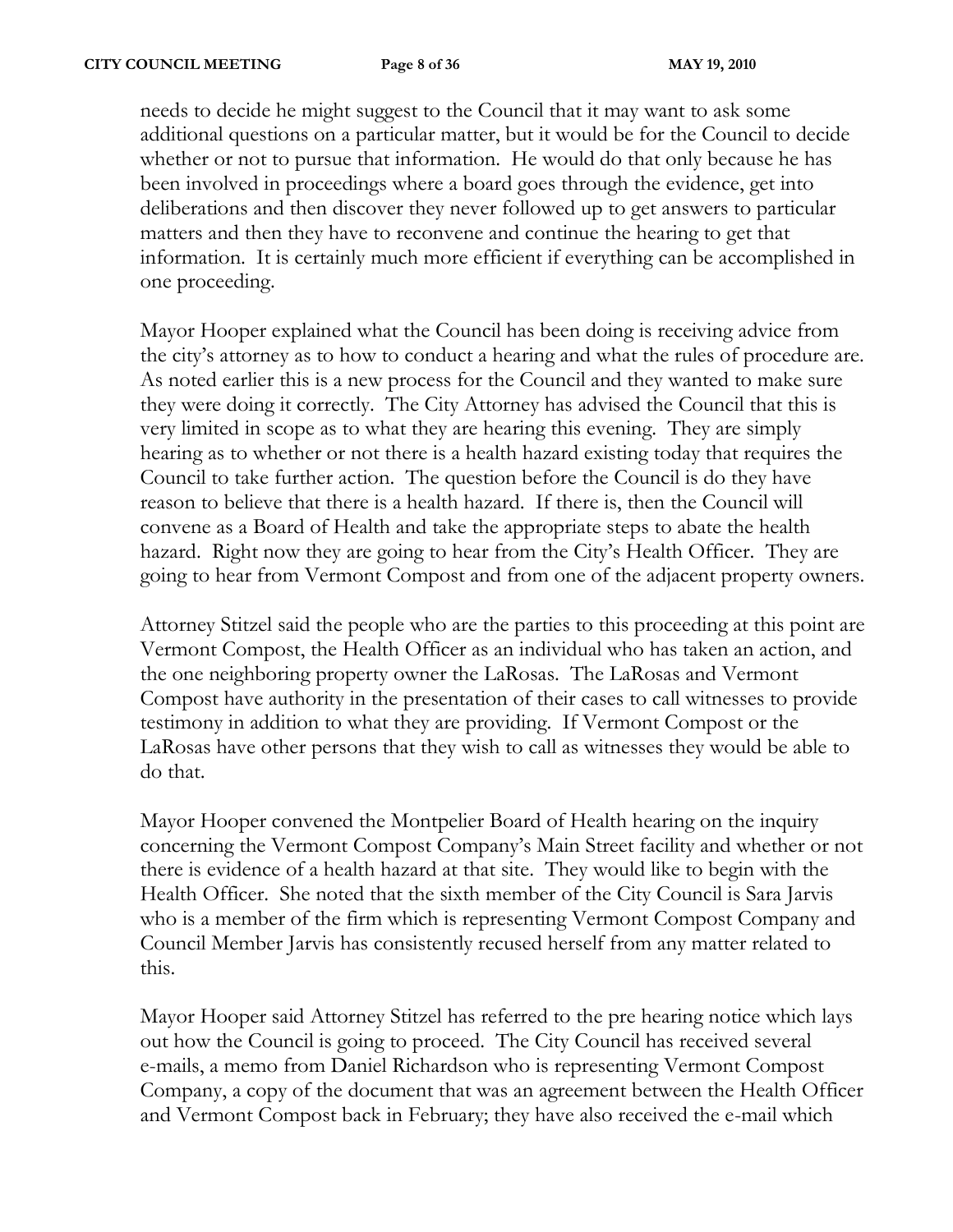was the appeal of Steven LaRosa to that agreement. There is a meeting notice and some additional documents which are a letter, an e-mail and a memo from the attorney representing Vermont Compost Company.

Health Officer Schneider was administered the oath by Attorney Stitzel.

Mayor Hooper told Fire Chief Schneider the particular question the Council would like to hear from him is a general description of the conditions that the February agreement with Vermont Compost Company have attempted to address and what has occurred since the execution of the agreement.

Health Officer Gesualdo Schneider said he had to go back to December 2009 when complaints started to come in of food waste deposits on the LaRosa property. This was an issue they have dealt with on and off for a period of time prior to that, but it became clear after about two weeks of observing the situation that a fair amount of the garbage – the definition he is using for "garbage" is from the Vermont Health Department Residential Housing Rules. "Garbage" mean animal, vegetable or other organic waste resulting from the handling, preparing, cooking, consumption or cultivation of food and containers and cans that have contained food unless such containers or cans have been cleaned or prepared for recycling. It was apparent that an amount of food was starting to be deposited back on the LaRosa property, which primarily appeared to be by crows, from the operation at Karl Hammer's Vermont Compost Company.

On January  $11<sup>th</sup>$  it became clear that Mr. Hammer through information received by e-mails from Barbara LaRosa that the situation was obviously serious enough and he was at the point he was going to have to talk to Mr. Hammer about that also. He stopped feeding the crows at that location. Then, the LaRosas came to the City Council meeting at the same time expressing their concerns. At that time he decided he would reserve time at the February  $10<sup>th</sup>$  Council meeting to discuss the issue. On January  $14<sup>th</sup>$  he sent out an e-mail to Karl Hammer and the LaRosas which basically told them that at the February  $10<sup>th</sup>$  meeting he would have to do one of two things, which is to ask the City Council to review and if appropriate approve a binding contract on Mr. Hammer concerning the impact on the LaRosas, or if he wasn't willing to go into a contract he would go ahead and recommend the issuance of a health order that would cause the problem to cease.

He advised specific recommendations for a contract or the health order. Those conditions specifically gave an objective to stop the transport of fresh food waste on the LaRosa property, keeping him and the LaRosas informed of any changes in any use on his property basically not receiving food waste between November and February  $1<sup>st</sup>$  with the exception of mulching as long as it was well buried immediately, and also an exception for feeding of chickens with the fresh food waste if he could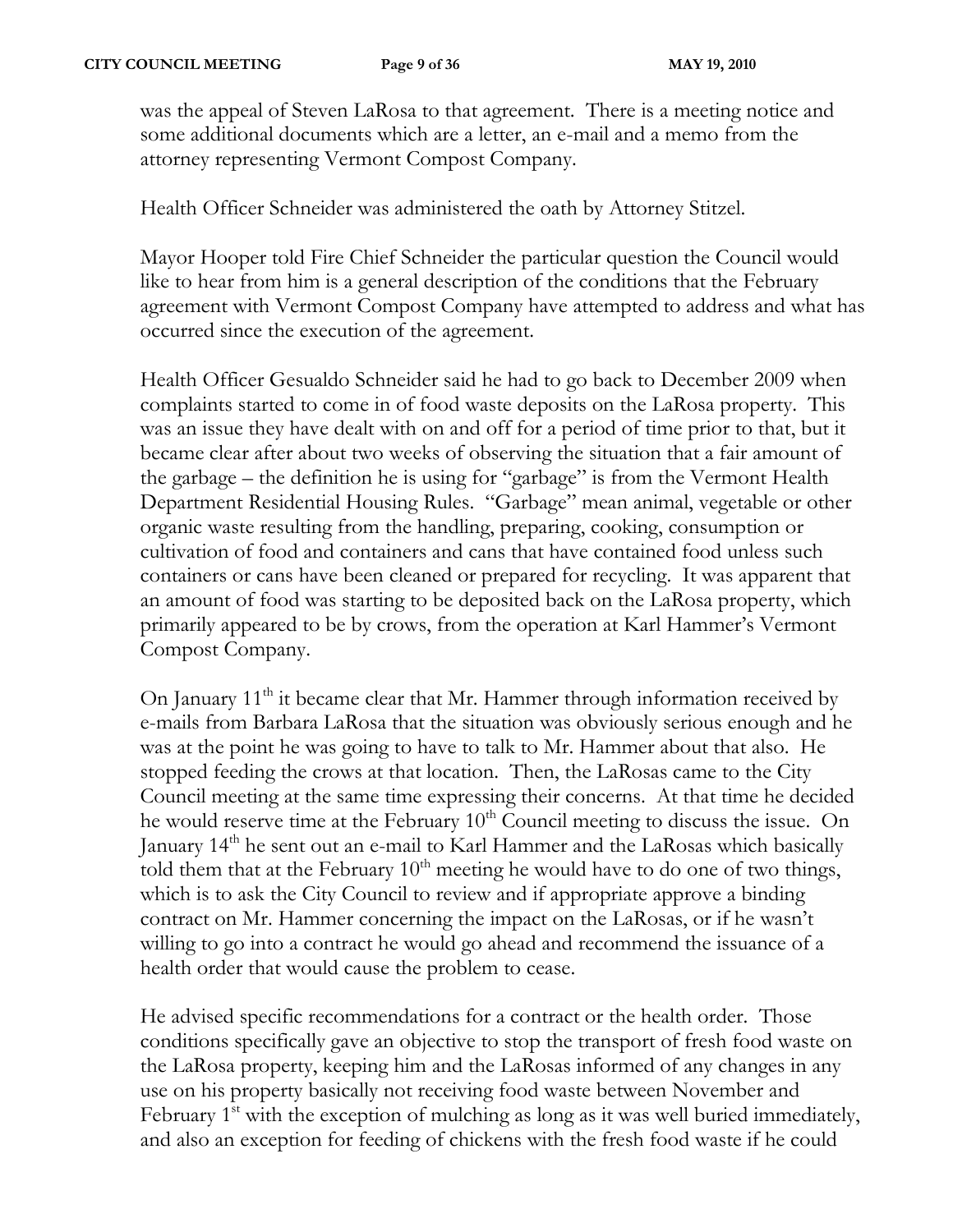construct and maintain a structure that would keep crows from getting to the food waste. He came up with an agreement that met all of the Chief's requirements so he signed the agreement and went forward to the City Council to provide a report of what happened.

His basic assessment was that garbage by itself is not a health issue. The accumulation of garbage over a period of time could become a health issue primarily through the feeding of either rodents or insects, but garbage by itself is not a health issue.

Following the agreement at that time he went up on a regular basis observing the area and had observed the area from Christmas on and there was a considerable crow population in the area during that time. Once the changes were made and the new feeding facility was put in basically within a week or two there were virtually no crows in the area so he gave up regular visits and asked the LaRosas or Mr. Hammer to inform him if there was any problems or issues. He has not heard from either party. Last week he sent out an e-mail asking if there was any condition and he has not received an answer back from the LaRosas indicating there were continuing problems. Mr. Hammer has informed him that he has continued to feed under the shelter not taking advantage of the open feeding option after May  $1<sup>st</sup>$ .

Mayor Hooper said he has not been informed of or observed himself any garbage which leads him to believe that as of today there is a foundation for a health hazard.

Health Officer Schneider replied that is true. He has not observed anything. He went up a couple of times this last week and he has virtually observed no crows in the area.

Mayor Hooper said she noted he was careful in choosing the words by saying that the garbage itself is not a health issue but the concern would be the transport or the feeding of the garbage by insects or rodents.

Health Officer Schneider said he would compare it with human waste or sewage where by itself that is a health risk because human sewage probably contains e-coli bacteria. Garbage, food waste, as defined are themselves not necessarily harmful.

Council Member Golonka said the Chief has indicated he had been notified that the feeding of the chickens will continue under the pen even after the May  $1<sup>st</sup>$  deadline.

Health Officer Schneider replied that was correct.

Council Member Golonka asked if it was the Chief's intention to monitor that continuously. Is that process going to continue? Is the process for feeding the chickens under the pen as testified by Mr. Schneider intended to continue?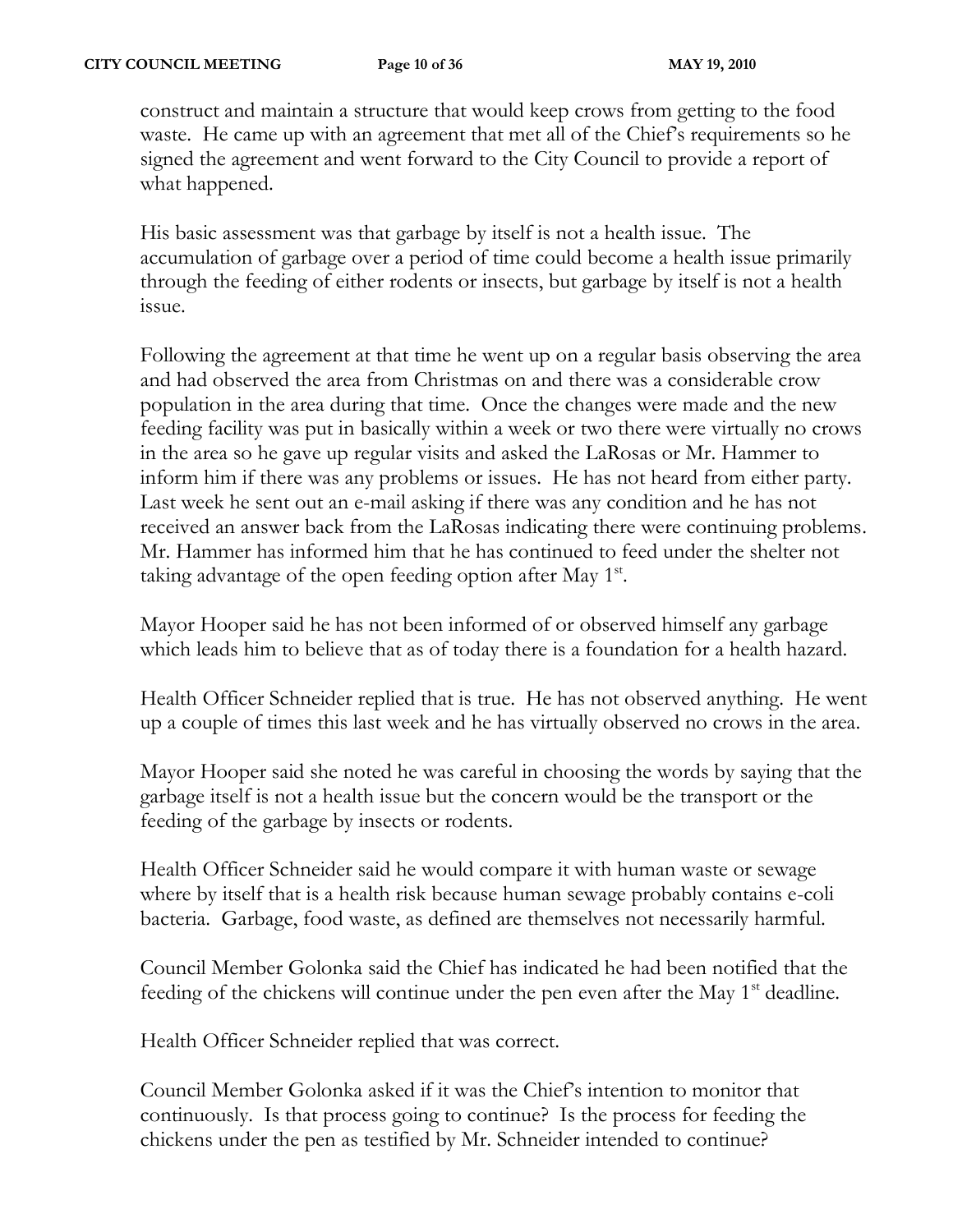Health Officer Schneider said they would have to ask Mr. Hammer whether or not he would attempt to use the option of the outside feeding from May  $1<sup>st</sup>$  to November  $1<sup>st</sup>$ , but at this point he has not taken advantage of it.

Council Member Golonka asked if he does not do it according to the agreement, do you intend on monitoring that more frequently.

Health Officer Schneider said he is going to monitor primarily based on any complaints. It is up to the parties to provide him if the situation has changed significantly.

Council Member Hooper asked if there was any other vector for creating a health issue with that many crows depositing food waste on the LaRosas property.

Health Officer Schneider said as he testified back in February he thinks there is a bunch of serious problems that are related to the properties. He thinks there are property issues. The only specific health issue that was raised was the crows. There was one time when he talked with Mrs. LaRosa about the possibility of rats. However, even though they know there are rats at the Hammer facility we know the LaRosas do have horses so it would be hard to identify. She did have one problem for a short period of time when she complained about rats getting into some containers in her garage area and she changed the containers. That was when they were first involved over two years ago.

Mayor Hooper said as they described earlier before they formally convened this hearing this is a matter that is limited to the parties. They described they would also give the two parties involved an opportunity to ask our Health Officer and each other questions associated with this. At this point she would like to turn to representatives of Vermont Compost and also to the LaRosas to see if there are any questions they would like to ask of our Health Officer.

Dan Richardson, an attorney at Tarrant, Gillies, Merriman & Richardson, said he represents Vermont Compost in this matter. He asked Chief Schneider to review a document and identify it.

Health Officer Schneider said the document is Mr. Richardson's response that includes an e-mail he initially sent to him on May 18, 2010.

Attorney Richardson asked if it was fair to say it covers the question of whether there had been additional sightings of any further public health problems.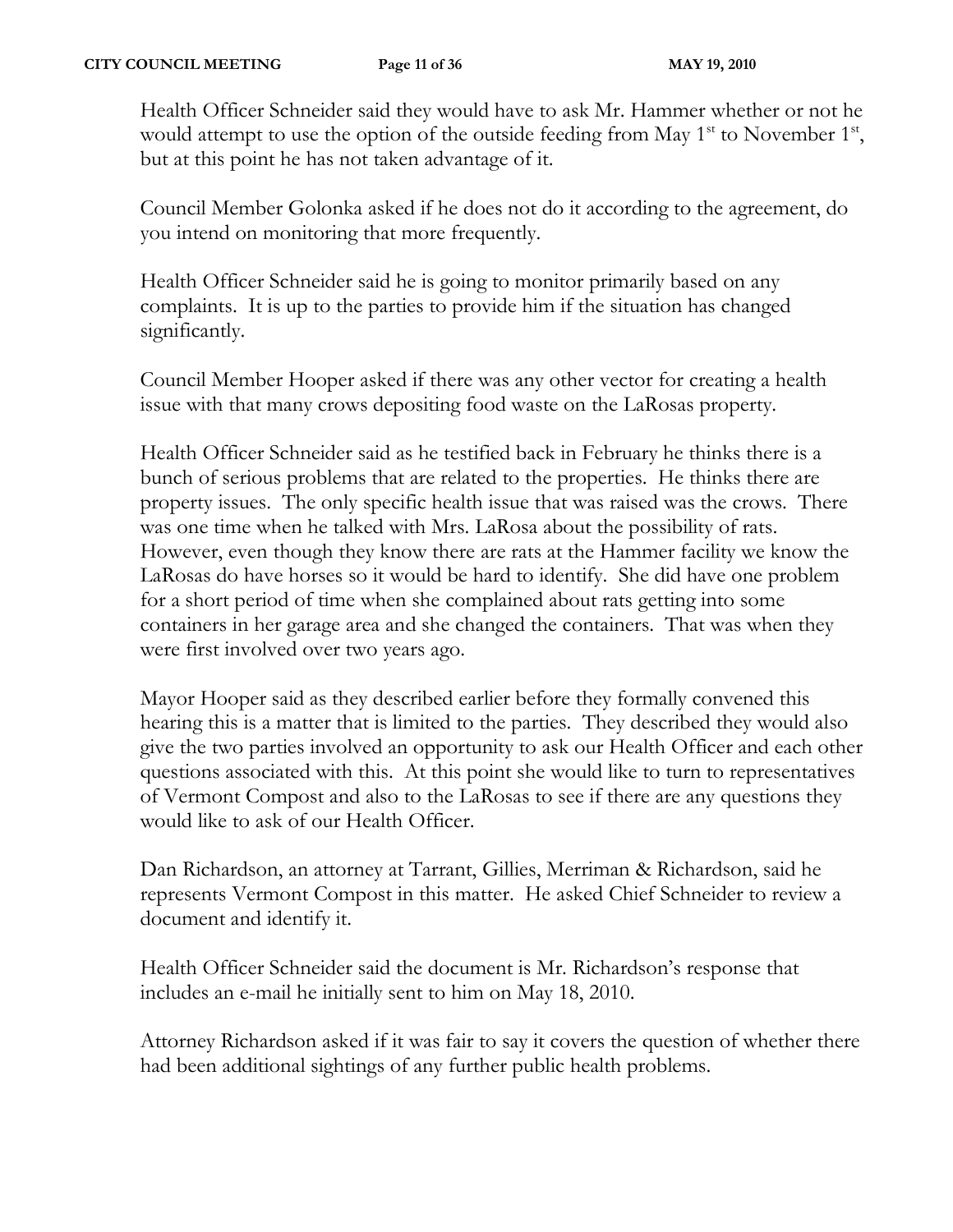Health Officer Schneider replied yes and that he had asked if he had received any answer from the LaRosas to indicate whether there was anything going on, and his answer to him was back on May  $19<sup>th</sup>$  was he had not received any communication from Steve or Barb LaRosa.

Attorney Richardson said he would like to submit that as an exhibit. The only other question he has for Chief Schneider concerns the report he gave on February  $10<sup>th</sup>$  to the City Council which was recorded in the minutes that were later adopted by City Council. Has he had an opportunity to review those minutes?

Health Officer Schneider replied he did a couple of months ago.

Attorney Richardson asked if the minutes were accurate.

Health Officer Schneider said the minutes seem to be very accurate and complete.

Attorney Richardson asked if he stands by his report that he gave which was reflected in the minutes of February  $10<sup>th</sup>$  to City Council.

Health Officer Schneider said he presumed so.

Mayor Hooper asked Chief Schneider from his observations could he tell the Council where he saw food waste being deposited.

Health Officer Schneider said that he would have to turn over specifically to Barb LaRosa. He primarily relied on the fact that she was collecting the information and passing it on to him, but the information as she gave it to him was pretty much over all of her whole property and around the house area specifically.

Mayor Hooper said his finding garbage was based on the testimony that he received from the adjacent property owner the LaRosas, and that was where the garbage was noted. It was not noted in other areas.

Health Officer Schneider said they heard some complaints from a few other areas in East Montpelier and occasional individual complaints from other locations.

Mayor Hooper said in fact in addition to the LaRosas the Council did receive complaints from others that there was garbage being deposited on their property.

Health Officer Schneider replied yes.

Mayor Hooper asked if he did not observe it himself but was relying on the testimony of these individuals.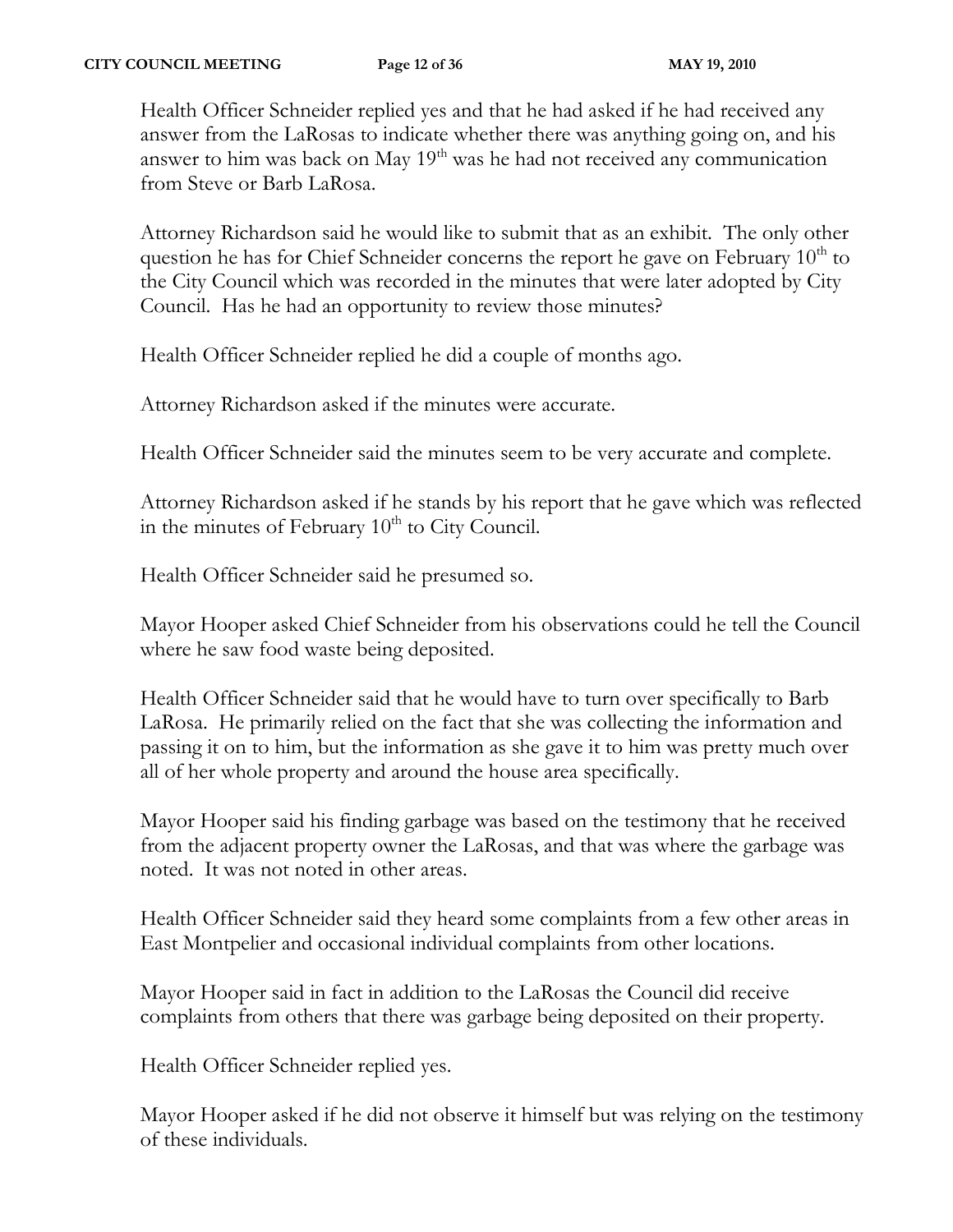Health Officer Schneider replied that is correct. He said he was relying specifically on what Mrs. LaRosa was telling him about the locations around the house that she found and collected garbage each day.

Mayor Hooper said the next party they would like to hear from is the Vermont Compost Company.

Attorney Richardson said maybe it is fair for him to make his objection about Vermont Compost going first. They have heard testimony from Chief Schneider. At this point he would note an objection that we have heard from Chief Schneider that there is no evidence of any food residuals being moved by crows and deposited on neighbors' property since February. In the original appeal of the LaRosas that started this process there was no allegation that there was any current issue with the food residuals being moved? To put them on at this point is somewhat irregular in a judicial proceeding in that someone seeking to challenge what has already been established is usually the one with the burden of production in going forward first. If the Council would not choose to move and reorder this hearing as far as testimony is concerned, they would simply ask and reserve that they have an opportunity to recall witnesses after the LaRosas testify. If there is information that heretofore has not been put out into the public record despite repeated requests they should have an opportunity to respond to that and those allegations should they venture beyond what they understand to be the scope of this present hearing.

Mayor Hooper said she has the right to authorize that. Yes, they recognize both the contest of the facts and also the right to come back.

Attorney Richardson said this will limit who they are going to call as witnesses. Joe Bulely, Joe Ferris and Rosanna Vestuti will be witnesses for Vermont Compost.

Attorney Stitzel administered the oath to the witnesses for Vermont Compost Company.

Attorney Richardson said they have both requested a site visit as well as have submitted two memoranda. One is procedural objections and history they seek on a legal basis, and would offer it into the record. There is also a second memoranda that is only offered conditionally if the limited scope of this hearing should go beyond its boundaries simply because it does deal with some of the past issues that were initially raised in the LaRosas appeal letter that generated this hearing. They simply prepared that as a summary of expected testimony, and they submit it conditionally not to open the door to that issue but to have it at the Council's disposal if that issue arises.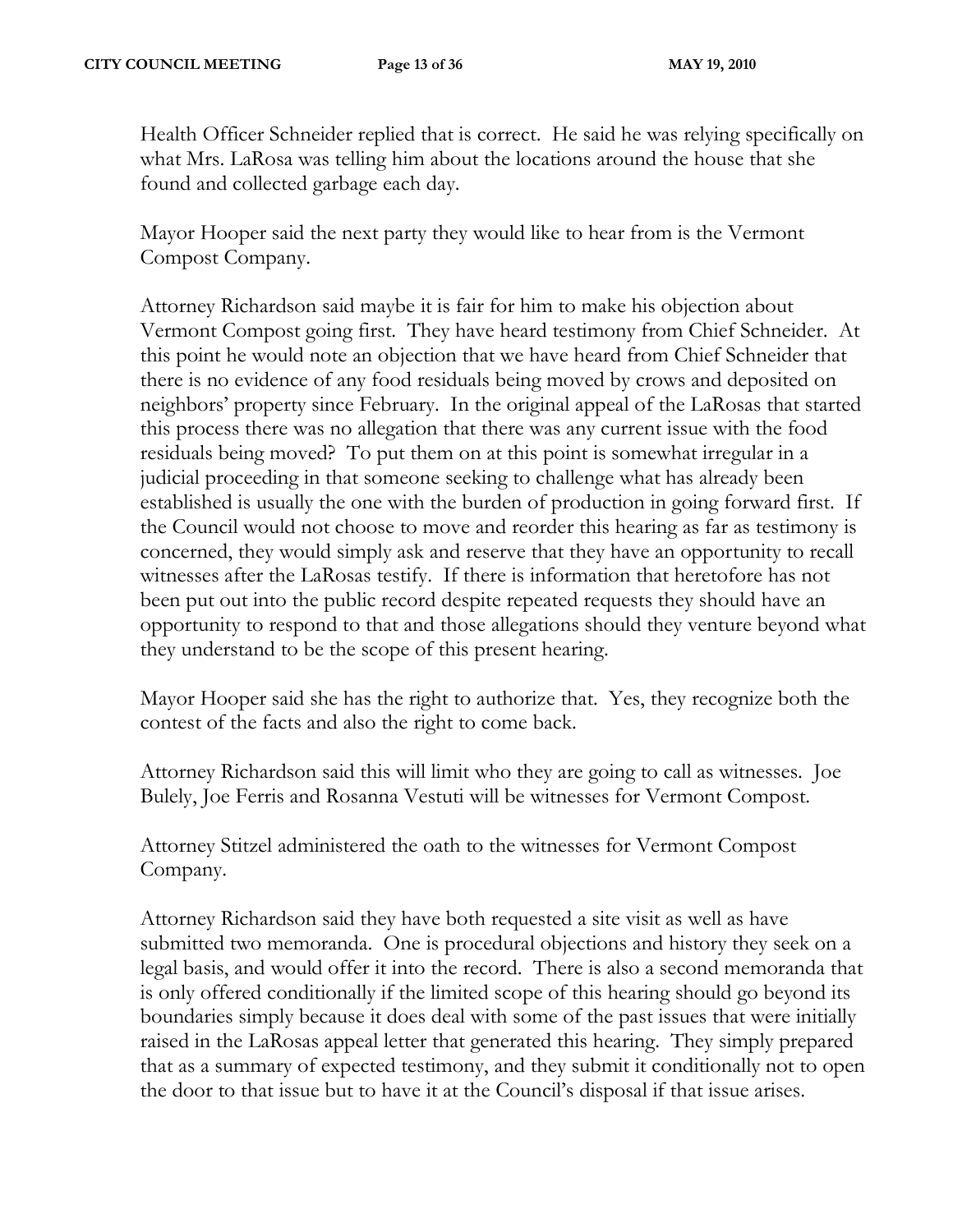Karl Hammer said he has a farm on Main Street and operate a business there called the Vermont Compost Company. He would like to read his own non-legal message to the Council and to the neighbors in his community.

Dear Neighbors,

We are here this evening at a special meeting convened by our City Council to discuss the concerns that some neighbors have about the health and other effects of our farming and composting activities on life in our neighborhood.

I would like to invite this Council and any one else with interest to come and take a guided tour of our farm so that we may talk about specific concerns on the land.

Our farm is one of the original farms in our community. Animals and crops have been raised here continuously at least since the end of the 18<sup>th</sup> century.

I embraced a responsibility to care for this land seventeen years ago when I first walked, mowed, fenced, pastured, manured, plowed, planted, and harvested and dreamed of the food this farm could and should continue to produce into the next generations.

I acknowledge that we steward a watershed. Farming is about water as much as it is about soil. We welcome honest discussion about this responsibility.

I believe that the health of a community depends on the health of its soil. A community that cannot harvest food to feed itself is vulnerable and cannot be said to be either safe or free.

I am proud of our farming and composting craft, proud to be at work on this land providing food for our neighbors and food for their soil.

I am proud of the people who work at Vermont Compost and of the community of farmers we serve.

I hope that we can reassure neighbors with honest concerns that we are good land and water stewards contributing to the health of our community.

Sincerely

s/ Karl Hammer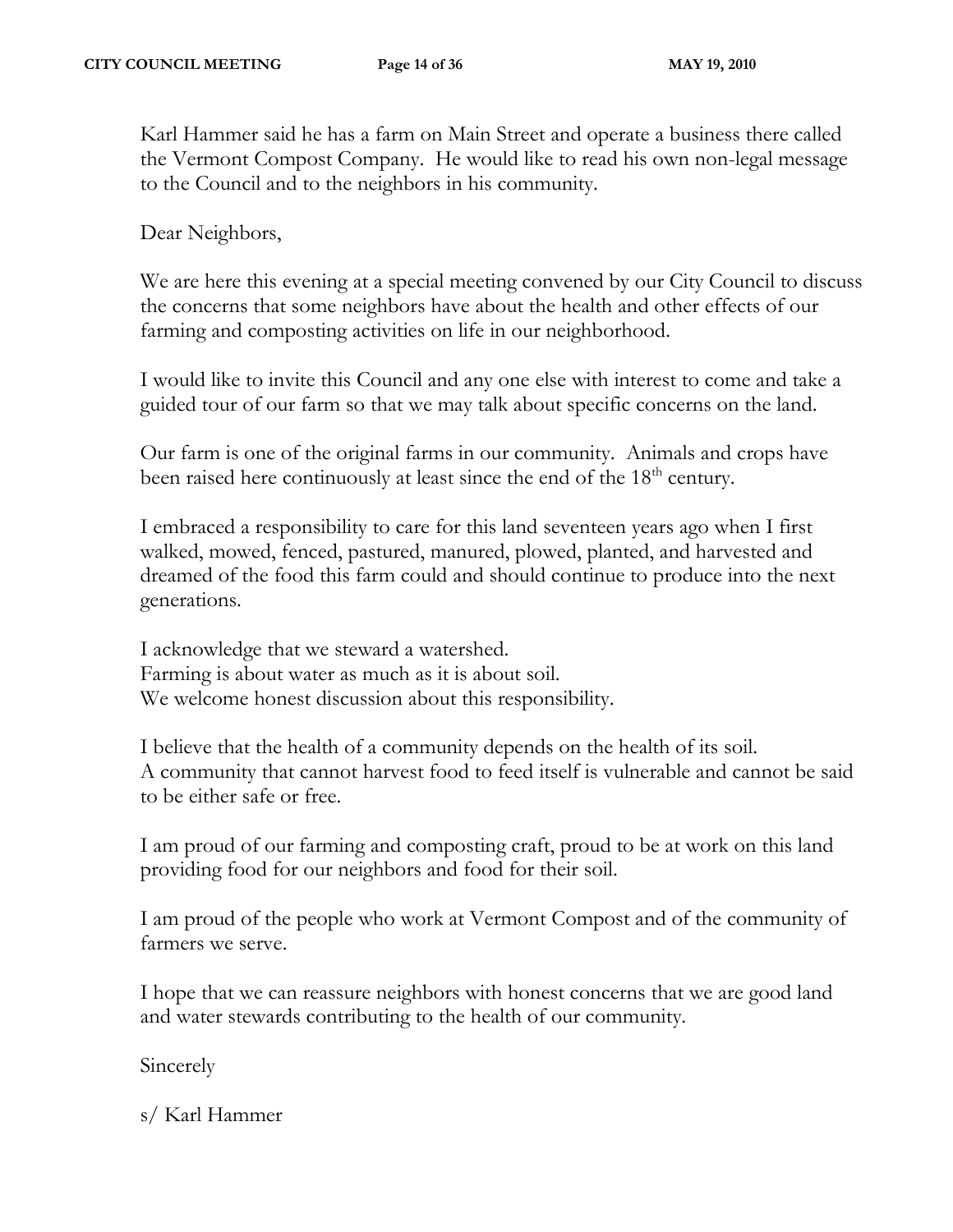He doesn't know how many Council Members have actually been to the farm. He knows that none of them have ever really walked all the way around it and understood what it is they are doing, and that is true of many of their neighbors. We have certainly failed to communicate adequately and effectively with you, and for that he apologizes.

Mayor Hooper said she wanted to be clear that they are limiting to whether or not there is evidence that a health hazard exists today, nothing else to do with the operation and procedures up there. That would be an entirely different discussion.

Attorney Richardson asked Karl Hammer how many people he employs at Vermont Compost Company.

Mr. Hammer said there are nine people besides himself.

Attorney Richardson asked if he sold outside of Vermont.

Mr. Hammer replied they do.

Attorney Richardson asked where.

Mr. Hammer said they sell products in the upper Midwest. Actually, two-thirds of their revenue now comes from out of the state of Vermont.

Attorney Richardson asked Mr. Hammer if he understood this is a hearing about a public health issue surrounding food residuals with the crows. Could you describe to the Council why food residuals are brought on to the Vermont Compost Farm on Main Street and what purpose it is for?

Mr. Hammer said they receive source separated community food residuals at the farm to provide part of the feed that they provide to their laying hen flock and the roosters involved. They bring food residuals in and combine them with other farm and forest residuals and provide that forage opportunity to hens and they lay eggs, and they harvest those eggs and sell them in the community. Then, they manage the combination of those food residuals, mammal manures, etc. and the chicken excreta and make compost from that. Then, they make other products that are based on that compost.

Mayor Hooper said the question they have here deals with the health hazard and whether or not there is one, and specifically whether or not the agreement that Vermont Compost entered into with our Health Officer is eliminating that issue. That is what they would like to hear evidence about.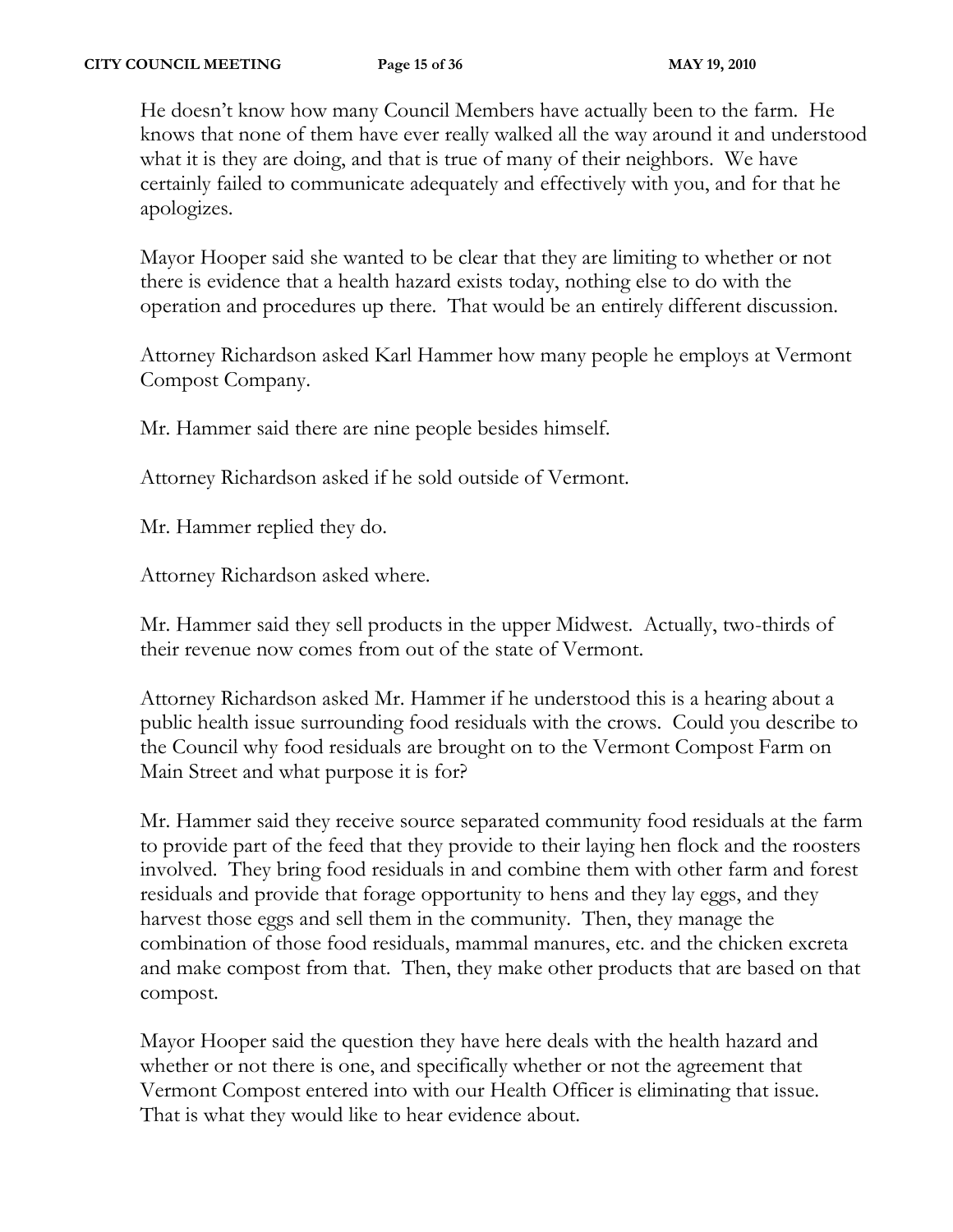Attorney Richardson said it is fair to say that in late December or early January that Mr. Hammer was made aware by the Health Officer for Montpelier that food residuals from his property were being deposited on to neighboring properties.

Mr. Hammer said yes, that is so.

Attorney Richardson asked Mr. Hammer what steps did he take to ameliorate that situation as part of the agreement.

Mr. Hammer said pursuant to the agreement that he reached with the Health Officer he constructed a 48 foot long 30 foot wide steel framed structure covered with an assortment of chicken wire, clear plastic and curtains of bird netting at the end walls. Their intent was to make an enclosure that the chickens would have access to that wild birds would be reluctant to enter or at least be unable to leave with residuals. They developed a strategy for feeding the incoming food residuals in that structure and they observed they were very effective at preventing crows and ravens in particular from taking food away and ultimately they got frustrated and dissipated. Immediately there were far fewer crows once they developed the feeding protocol in the building.

Attorney Richardson said that feeding protocol is consistent with the agreement that Vermont Compost entered into with the City of Montpelier signed by the Health Officer.

Mr. Hammer replied yes to his belief.

Attorney Richardson asked when that feeding protocol begin. On what date?

Mr. Hammer said they finished the building around the  $8<sup>th</sup>$  or  $10<sup>th</sup>$  of February. They started construction on the structure at the end of January. It was very cold and both the crows and chickens were very concerned about getting to food. There wasn't much else around. Their activities in building the building immediately eliminated the crow presence because they are very responsive to changes and habits. They observed they were not getting away with food from about the time they started the construction, which was the last week of January.

Attorney Richardson said since the protocol has been in place, has he observed any crows or other wild birds removing food residuals from his property?

Mr. Hammer said he had not. There are also some seagulls around right now and of course they do carry things, but the only seagull he see carrying he was unable to identify what he was carrying.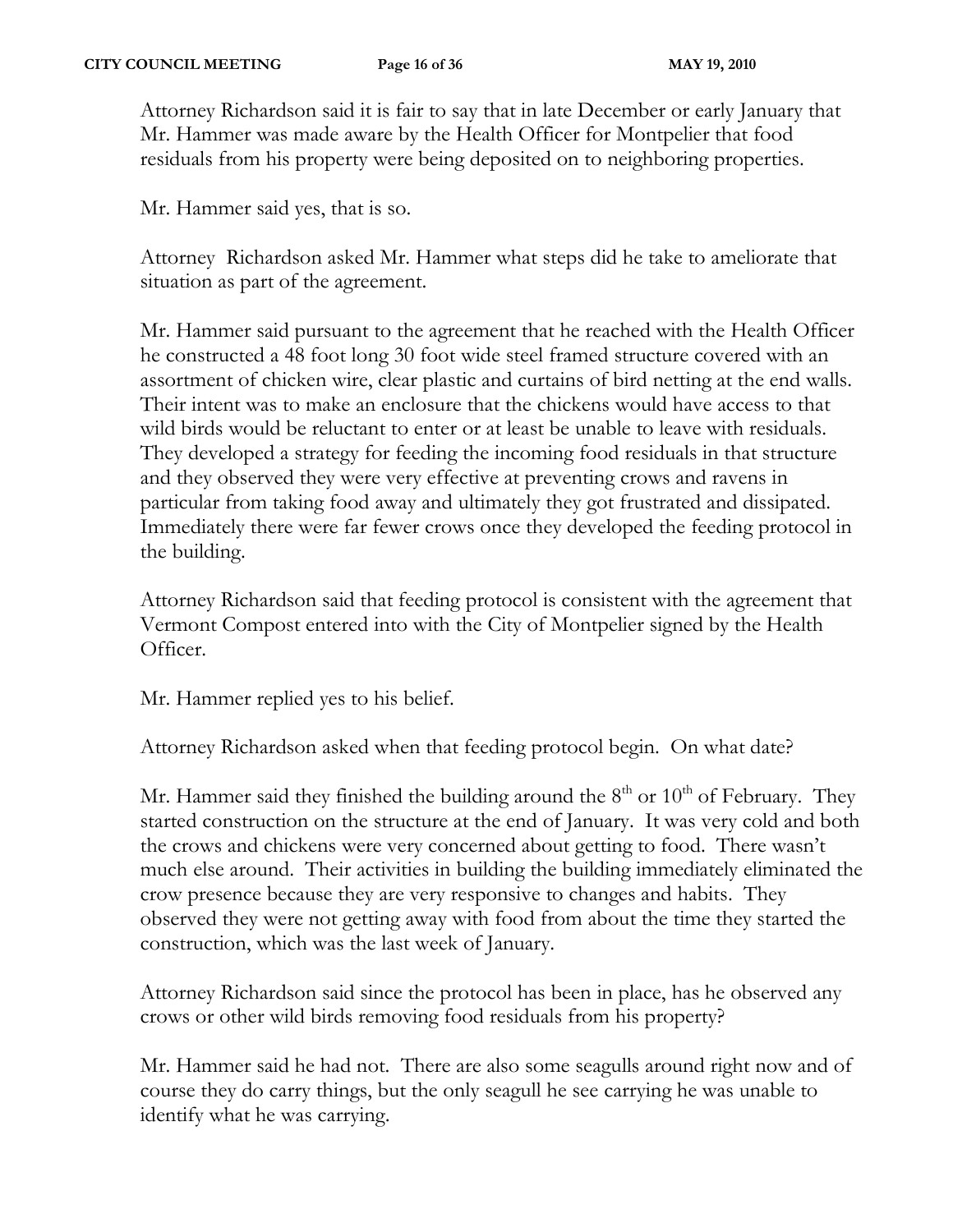Attorney Richardson said he hasn't heard any reports.

Mr. Hammer said he has not heard anyone report that food was being removed from their feeding enclosure and they are very attentive to that.

Attorney Richardson said as far as Mr. Hammer understands there has been no further distributions of food off your property by wild birds.

Mr. Hammer replied that was his understanding.

Attorney Richardson said he had no further questions.

Council Member Hooper said Item 7 in the agreement of February says : Clean Up: The Vermont Compost Company with permission of the landowner shall provide personnel to clean up any food residual acquisitions reported on a neighboring property in a timely manner. He is curious how many times food depositions have been reported since the February agreement.

Mr. Hammer replied none that he is aware of.

Council Member Golonka said part of the scope of the agreement lists May  $1<sup>st</sup>$  as a date where Vermont Compost will be able to feed the chickens outside of this enclosure that has been constructed. Is it the intention of Vermont Compost to utilize that portion of the scope of agreement and now start feeding the chickens outside of this pen?

Mr. Hammer said they have not decided. Currently, they are managing the entire feeding within the confines of that structure.

Council Member Golonka said his testimony is that it is working inside that enclosure.

Mr. Hammer said at this moment he doesn't envision a reason they would want to change that. They are under very little bird pressure. The biology of crow activity as they understand it is that the period when they are congregating in winter is called pre-roosting. It is a time when they are very socially active and they are meeting each other and it is about getting together and go off to make a nest to make babies. In the normal course of events at a certain point in the spring they have met somebody and go off, and then the seriousness of their life changes. They are obligated to provide food to babies so they don't actually have the opportunity to party and distribute food in the neighborhood.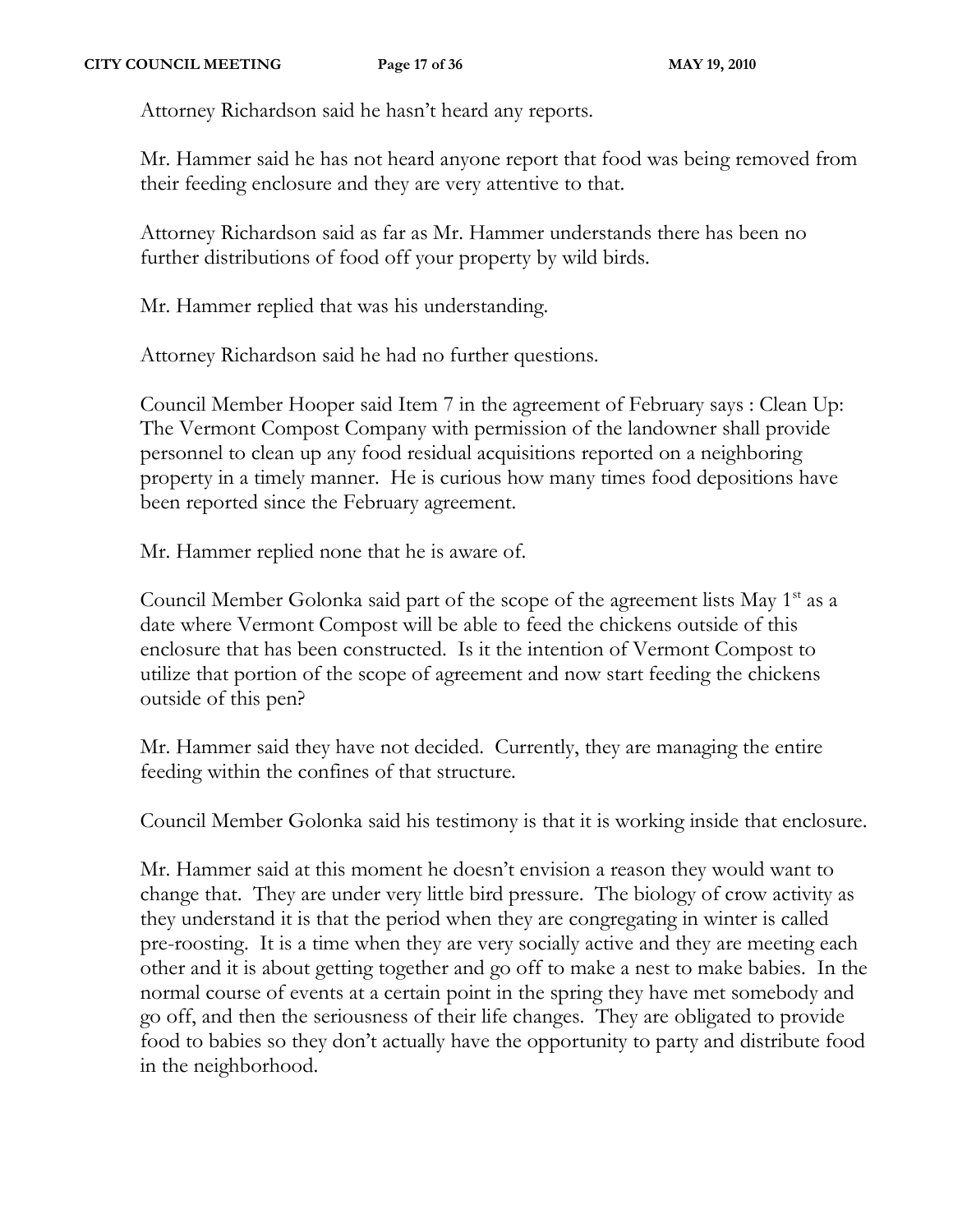Council Member Golonka said he has a second question with regards to the agreement under Section 5 communication. It basically says if you decide to change those practices or Vermont Compost changes their procedures you would notify the Health Officer as well as the LaRosa family. Does that include the period from May 1<sup>st</sup> to November 1<sup>st</sup>? You indicated the scope of the agreement is just from November  $1<sup>st</sup>$  to May  $1<sup>st</sup>$ . Does that preclude communication as a section from being enforceable? Will the Fire Chief be informed if you are deciding not to feed the chickens in the impound?

Attorney Richardson said this was drafted and his testimony is not that Vermont Compost would deviate from this agreement from November to May. The reason there is an outside of the scope of the agreement was that after the Chief's investigation he determined that the time which there was this crow activity was limited to a period in the fall and the winter and early spring. He developed and requested this agreement with buffers on either side, such that he saw there was no evidence of any kind of threat of this public health hazard during the times outside the agreement. It would be his understanding that this agreement wouldn't necessarily cover those periods outside that time simply because that is the limit of the agreement, but that is the evidence that was shown in the report as Chief Schneider's minutes from further attempts indicate.

Council Member Golonka said his question goes more to the fact that they are trying to determine actions today based on a scope of agreement that in essence expired three weeks ago, and is it being followed through this period so we can determine.

Attorney Richardson said it hasn't expired. This is a continuous agreement. That obligation doesn't necessarily cover certain periods of time, but come November this agreement is still valid and this agreement is still binding.

Council Member Golonka said the agreement for communication and the agreement for feeding and notification seem to be precluded in the period from May  $1<sup>st</sup>$  to November 1<sup>st</sup>. He just wants to hear from Vermont Compost what the intention is.

Mr. Hammer said their intent is not to spend a lot more time involved in discussing this matter if possible. They recognize without going to the question of whether a significant public health risk exists when small amounts of food are distributed on frozen pasture. We recognize that it is offensive to neighbors and that it is unacceptable. Their intent is to continue to manage this valuable resource in such a way that it does not offend neighbors. They have this feeding structure, and if he had to guess he would say more feeding structure is in the offing. It would be more and larger to accommodate the bird population they intend to have.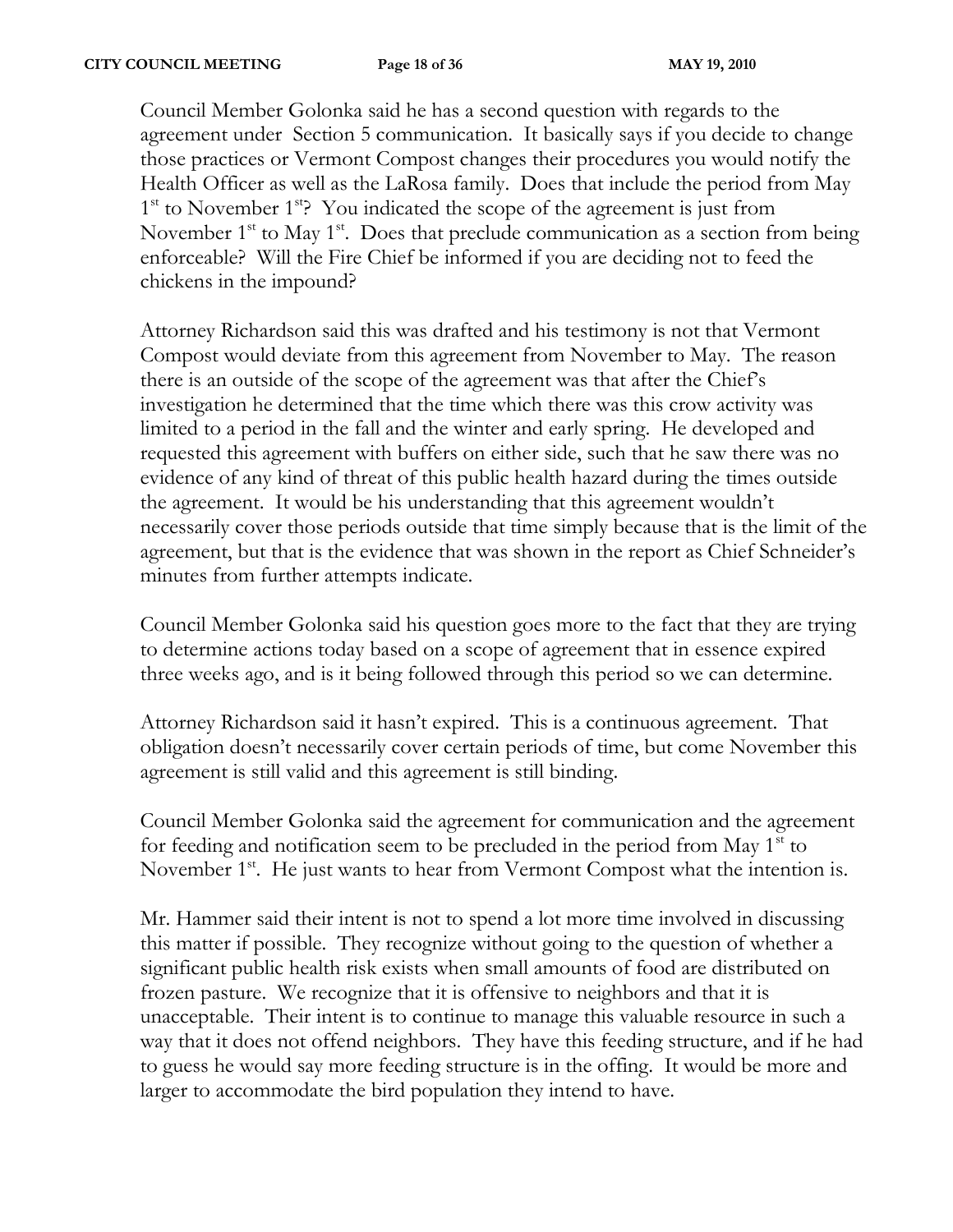Mayor Hooper said one of the items is that the residue will also be buried if necessary. Has he been doing that?

Mr. Hammer said there are two locations discussed in the agreement. The truck that brings food residuals is a Class A tandem axle roll off truck. It is quite large for the capacity of the structure they built which was constrained by time, money and the location. Because we have the capability to receive material and bury it deeply enough in non-food materials that they can prevent crows from getting to the recognizable food – it has always been a challenge. Not that they couldn't prevent crows from getting to food but they also had to provide access for chickens so anything that a crow can't get to it does reduce the amount of nutrition that the chickens get. Within the scope of the agreement because we now have the capacity to move somewhat more than half of the food residuals they will manage to another site they manage in East Montpelier where they don't have chickens. They receive food residuals once a week now and they receive that in the described receiving location that is not covered by the building. They immediately blend it with appropriate materials to constitute the feed regime they want because food residuals by themselves are not very wholesome for chickens. Then, they bury that and introduce it into the feeding building typically three to four times a week and maintain deep cover in the receiving area. That has been going on since they started using the feeding structure, although they did experiment with putting food directly from the truck into the feeding building. They decided it was too much for a single insertion.

Mayor Hooper said once a week they receive a large truckload of material that goes to a receiving area where it is blended with other material. Then, during the week some of it is brought into the feeding area and made available to the chickens.

Mr. Hammer said that is correct.

Mayor Hooper said the receiving area where it is blended with other material is managed in such a way that the crows cannot have access to that food.

Mr. Hammer said they would have access to the area but the procedure is to do the mixing, introduce the first charge into the feeding structure and then cap the remaining material that is to be saved for the next two to three insertions, cap it in such a way and dig deeply enough that there is no visible or available recognizable food. This has been the protocol since the completion of the food structure. To their knowledge the transport of small amounts of recognizable food off site has not continued through the period, that their receiving, lending and capping protocol is working to prevent the transport of food off site.

Mayor Hooper asked if he could describe for them the location of both the feeding area, receiving area and blending area .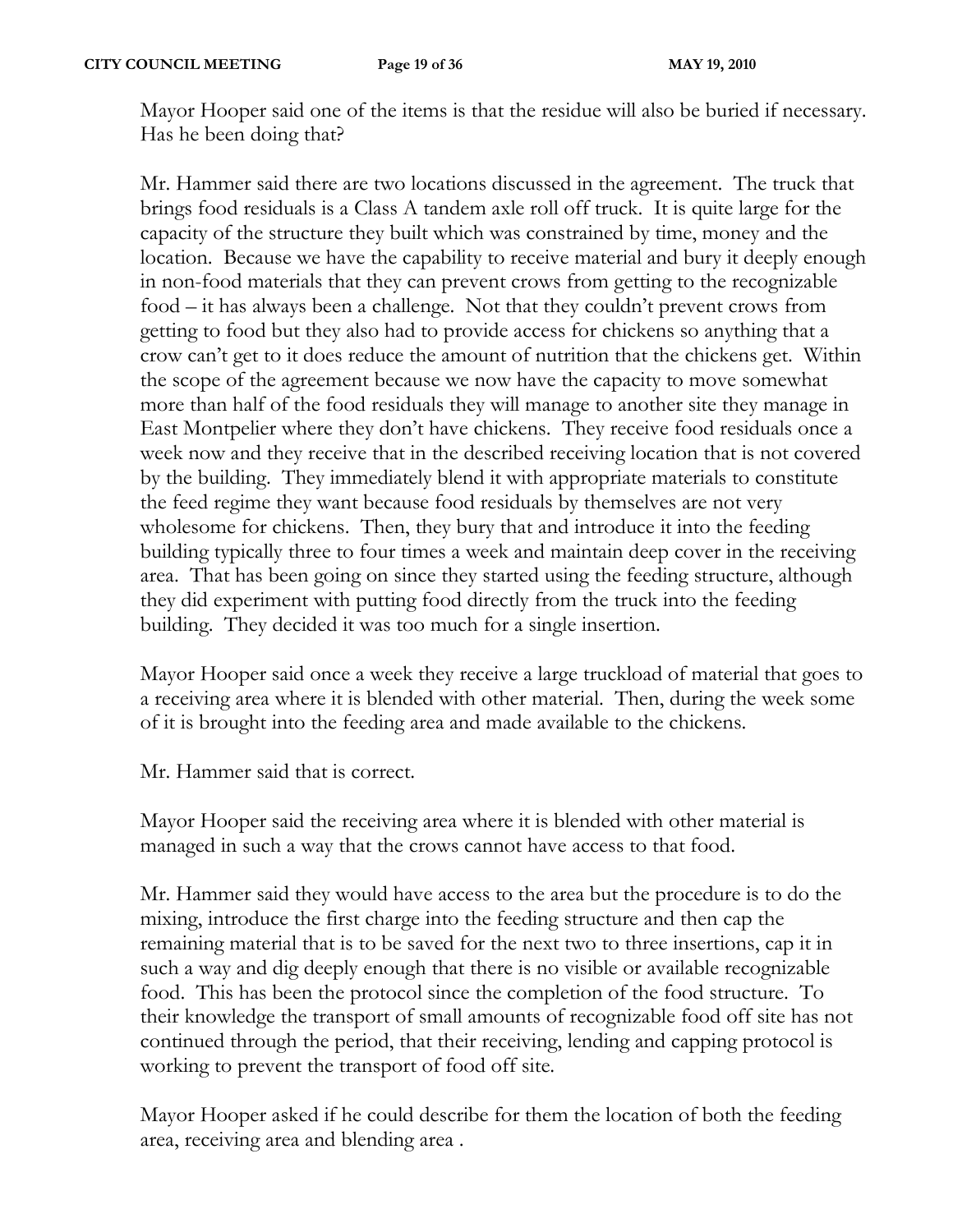Mr. Hammer said he brought some photographs with him.

Mayor Hooper said they know where they face on the highway so maybe he could describe it like they were standing down on the road looking up.

Mr. Hammer said the receiving area is about 200 feet south of the common boundary with the LaRosas. It is about 400 feet as the crow flies from the road. There were several attempts over time to move feeding further from the LaRosas. They move over time until they started to have a lot of trouble with the chickens who were finding the commute to the food sometimes fatal in the winter. It is an area which is out of direct sight of the LaRosas house. It is sheltered behind buildings. The feeding building itself is directly south of our original chicken barn. This is why he thinks a site visit makes a lot of sense.

Council Member Weiss said he is trying to understand this. There are two distinct operations here, the farm business and the compost business. Are they related and considered to be one total operation?

Mr. Hammer said their business is very much integrated.

Council Member Sherman said he says there is one delivery a week and they talked about the life cycle of the crows. Will spring and what chickens do in spring mean that he will take more than one delivery of food residuals? Will that increase?

Mr. Hammer said there are seasonal variations in the generation of food residuals. Norwich University, which is the biggest single generator, sometimes there is nothing and sometimes there is a huge amount of material. Different times of year change. Sometimes birds are hungrier than other times and they respond to their requests for food. They don't actually give them food but expect them to forage for their livelihood but they are very communicative. It is not their expectation that they would be taking more than one delivery right now. There is a new crop of young birds being incubated for us by a local incubator operator. They are intending to add some birds. They may decide they need more food for birds and at which time they would need to bring in more food. Currently, they feel like they are in pretty good balance with the one delivery a week.

Council Member Sherman said there is a possibility of an increased population of chickens and increased deliveries.

Mr. Hammer replied absolutely.

Council Member Sherman said there is also the possibility of more food residuals going to the other location.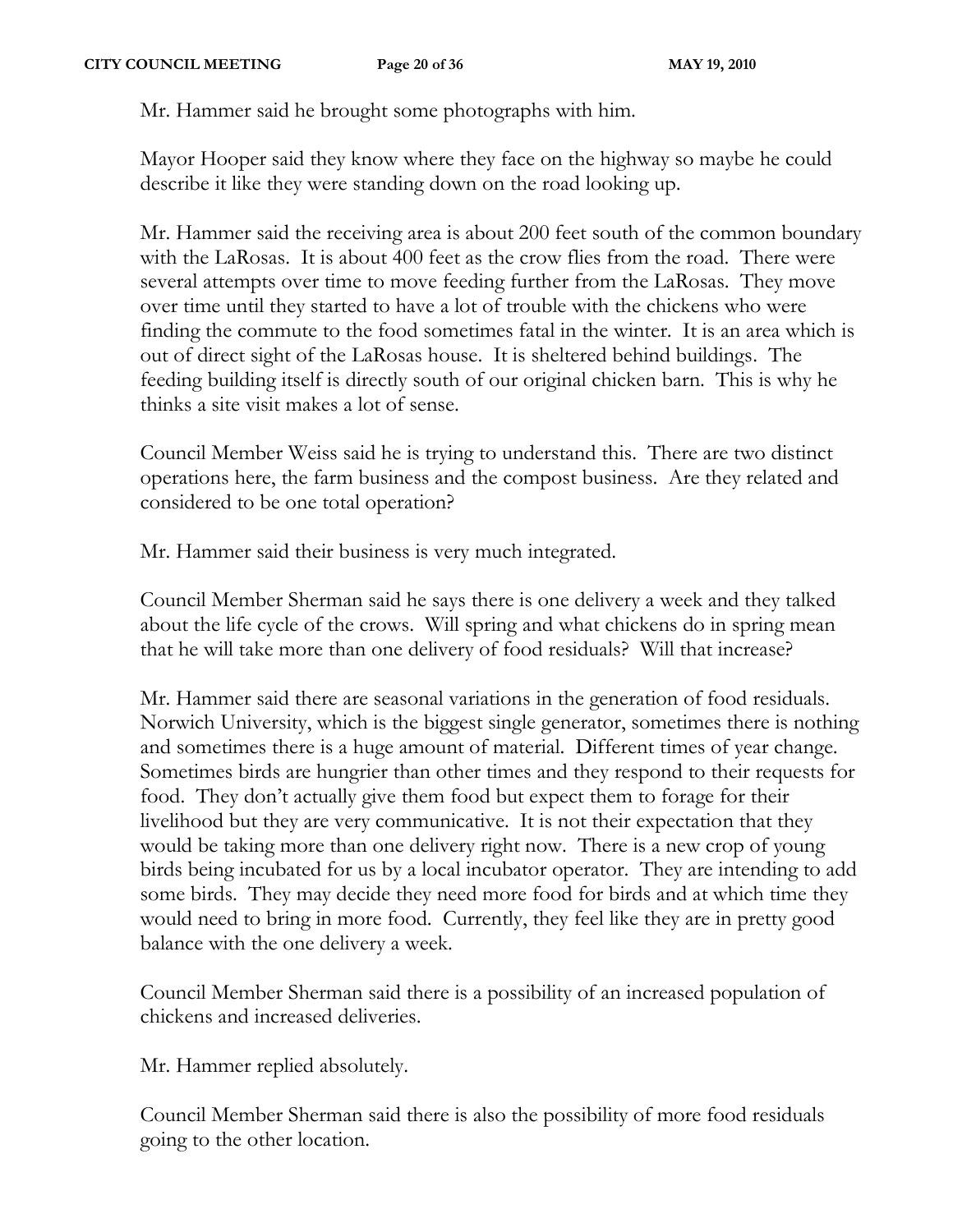Mr. Hammer said the other location being the East Montpelier Vincent Flats location. By other location they are talking about two places they put food residuals at Main Street. Does she mean the alternate location they operate in East Montpelier?

Council Member Sherman replied yes.

Mr. Hammer said there is an overall intent to increase the amount of food residuals collected. That has been an ongoing intent of the Solid Waste District and they also would like to manage more. They have the opportunity to balance the needs of the chickens at Main Street which is why they bring food residuals to Main Street. At Vincent Flats they have a permit to accept food residuals for composting directly into composting process. If they need more food for chickens and there isn't more food coming that will diminish what is going to Vincent Flats, but he doesn't anticipate that. He anticipate that they will see both an increase in food residuals collected and will need to bring more to Main Street as well.

Council Member Golonka said he is trying to focus on the present. He is trying to get testimony in regards to scientific reasons on how the dates were determined and why he feels there will not be an issue order. Crows are scavengers. He is trying to determine why those dates were chosen.

Mr. Hammer said he responded to an e-mail from the Health Officer and they gave him exactly what he requested. They were faced with two choices as they got untenable. One was to butcher the chickens and put them in freezers or stop managing food residuals at the farm. They have the capacity to meet their obligations for receiving food residuals at another facility where they can manage them legally and appropriately. They could attempt to make a technical fix for this technical problem of transporting food. There was the feeling on the farm that it was enough already and they should stop producing eggs, eat the chickens and solve the problem that way. They have been producing eggs uninterrupted and selling them in this community since 1998. He found himself challenged. He woke up in the middle of the night thinking that was what they were going to do. They weren't going to spend any more money. They weren't going to have any more aggravation. They would announce they wouldn't take food residuals at Main Street any longer. He woke up in the middle of the night and thought about explaining that decision to a roomful of intelligent fifth graders who had might ask questions. They have spent a lot of time with school kids in this community talking about food, what we do and giving them tours of the facility. He thought it was going to be very hard to explain how we killed the chickens that were laying eggs in the middle of January in Vermont, the only food being produced at that time in our community, because we couldn't figure out a way to solve the problem of very small amounts of food being transported by wild birds on to a neighboring horse pasture. He decided they would solve the problem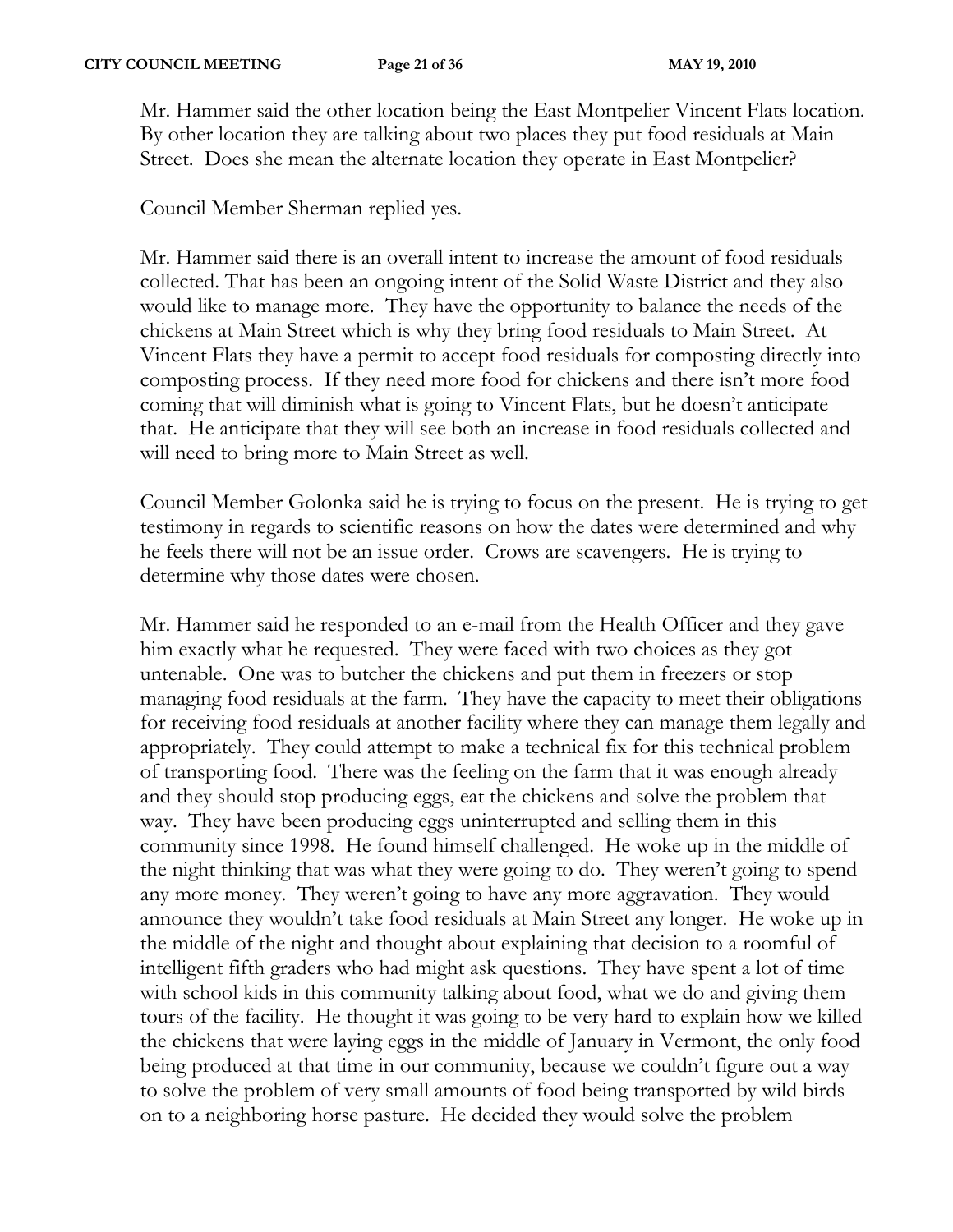technically, and the excuse for that in business terms was that it was an important business development. It was important to be able to do this because it was non-negotiable about recognizable food transported off site. He doesn't believe it is principally a health issue. He believes it is a community development issue; it is a property rights issue, and it may be a community justice issue, but he does not believe it has been shown to be a health issue.

Mayor Hooper said that is the only matter in front of the Council today, whether or not it is a health issue.

Council Member Golonka said the date wasn't driven by Vermont Compost; the date was driven by the Health Officer.

Mr. Hammer said the dates were not driven by Vermont Compost.

Council Member Golonka asked if the dates were irrelevant in Mr. Hammer's opinion.

Mr. Hammer said the dates are the agreement they made.

Attorney Richardson said the dates are based on, as the record shows, the evidence that was collected and it was the city's decision to set those dates and we abide by them. Part of the danger here is that we do not want to get into the realm of regulating agriculture. This is public health.

Council Member Golonka said every aspect of the agreement references during the scope of the agreement. He is only asking about that scope of agreement which is section 2.

Attorney Richardson said they aren't talking about the agreement. They are talking about whether or not there are on the ground facts that illustrate a public health risk, but the agreement is what they are abiding by. The hearing here is looking to whether or not this agreement is in place.

Council Member Golonka said they have heard testimony that there is no evidence at this point of residuals being brought to these different properties because they are following an agreement. The agreement has a specific end date or a period where it is not covered. He is trying to figure out why that end date is and trying to figure out the end date in regards to the discussion. It has everything to do with it.

Mayor Hooper said the limited question to the Council is, is there a health hazard today? The question could be, after May  $1<sup>st</sup>$  has there been evidence that food was being deposited? The answer is no but we know they are still contained.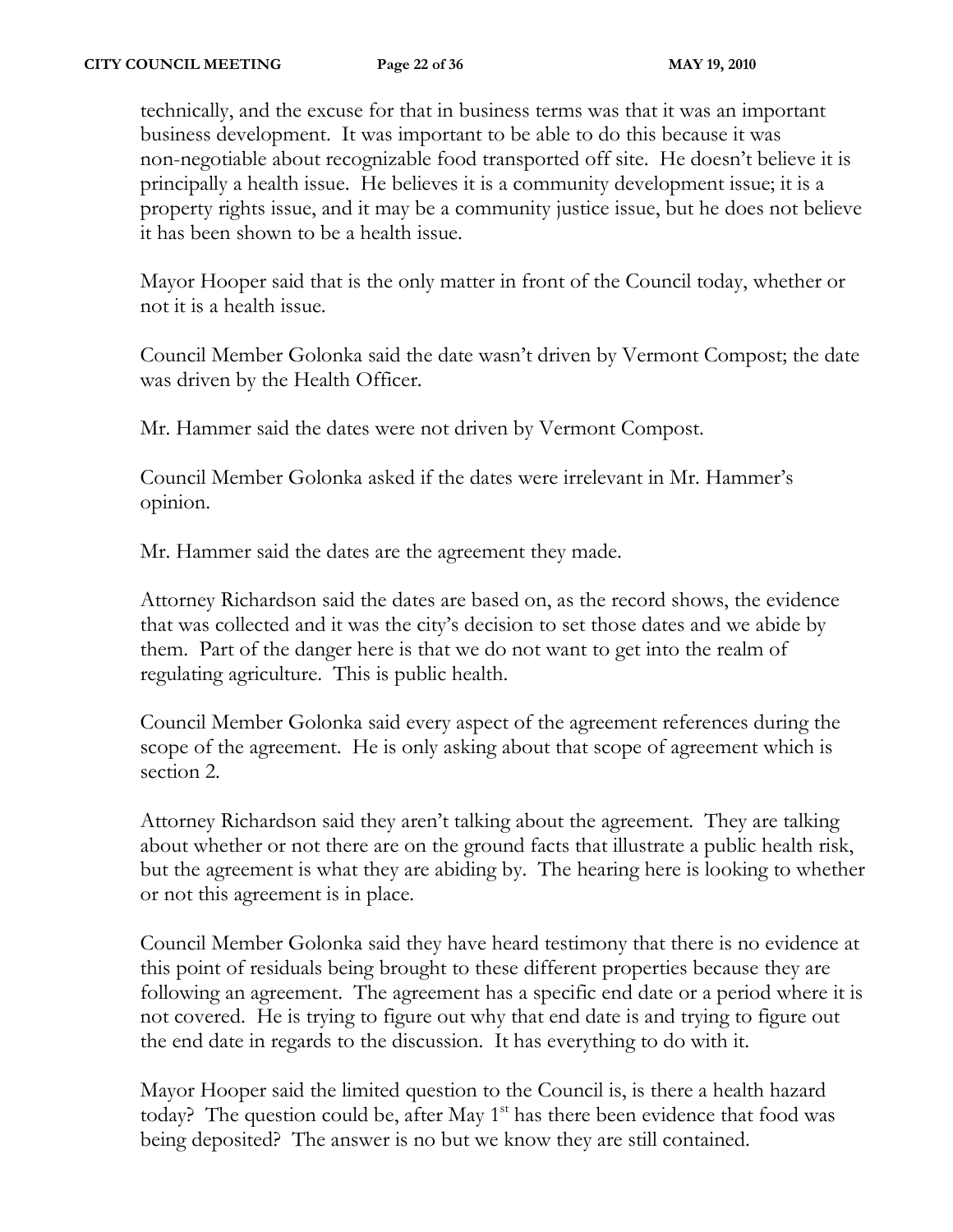Mayor Hooper reminded people in the audience that the Council is taking testimony from three parties as to whether or not a health hazard exists today. The three parties are the Health Officer, Vermont Compost and the adjacent property owners who brought the appeal. These individuals may ask other people to testify on their behalf, but we are really trying to limit it to the question of the health hazard.

Attorney Stitzel said a possible way to frame a question might be to ask if the agreement were followed as it is written and the birds were fed outside. At this point, what evidence can they provide that there will not be a resumption of the depositing of food waste on other property?

Mr. Hammer said he couldn't speculate about that. They didn't dictate these dates. They are currently abiding by the protocol that is working because they are very interested in preventing transport of food off site. They are determined not to have food transported off site on to the LaRosas. They built a substantial structure, bought a machine and are utilizing those things. They recognize they do have this latitude to manage feed on their farm within the scope of this agreement and he is not looking to encumber their management any more than it needs to be encumbered. They did everything the city asked them to do by way of agreement. Currently, there is to their knowledge no transport of fresh recognizable food by wild birds from their site.

Attorney Richardson said he would like to ask a follow-up question of Karl. Question: Are you and Vermont Compost committed to abiding by this agreement?

Mr. Hammer said they are committed to abiding by the agreement.

Attorney Richardson said thus far this agreement has been successful.

Mr. Hammer said that is his belief.

Attorney Richardson said he would like to pose this hypothetical which goes to the heart of this question. Thus far he has stayed with this agreement even though technically by the agreement he is not bound to feed them inside the shelter. If in the future he were to remove the feeding and there was, contrary to all evidence heretofore, some evidence of crow activity, would he resume feeding inside the structure which has proven successful?

Mr. Hammer replied he would. He frankly doesn't envision changing to feeding in an unrestricted area.

Council Member Golonka asked if he could think of any reason why he would feed them outside of that restricted area.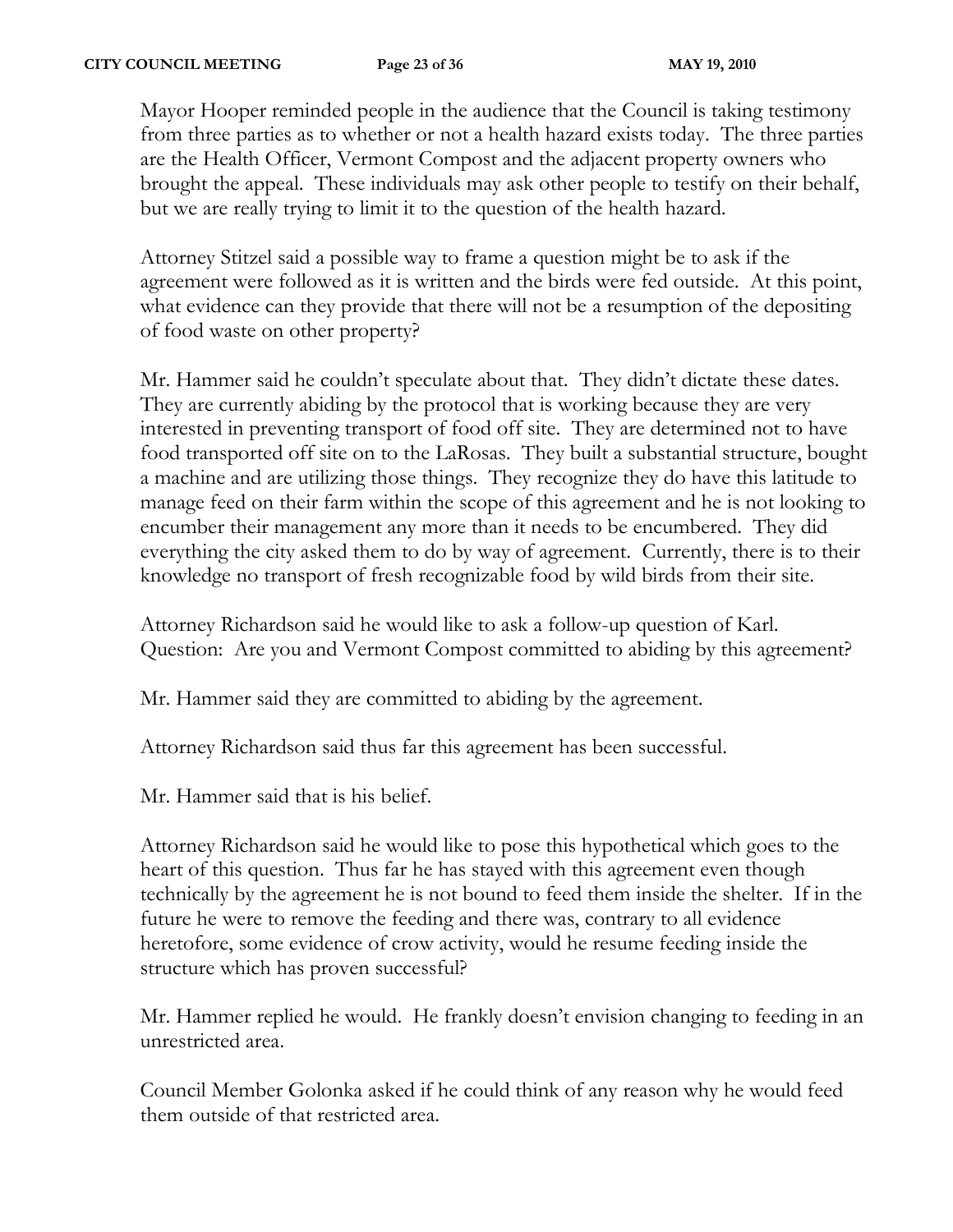Attorney Richardson said he objected to that question.

Mayor Hooper reminded them that the question before the Council is whether or not a health hazard exists today.

Attorney Richardson said he wanted to ask Mr. Hammer a question. Is there any evidence to his knowledge that has ever shown this kind of crow food removal activity during the periods that are not covered specifically by this agreement?

Mr. Hammer said there are crows at every time of the year.

Attorney Richardson said he is asking a specific question. Has he heard of any deposition complaints from the neighbors during the periods that are not covered by this agreement?

Mr. Hammer replied he has not. He doesn't receive the complaints from the neighbors directly. They are collated by the Health Officer.

Attorney Richardson said he has not heard them directly and has not heard anything from the Health Officer.

Mr. Hammer said he has not. He accepted from the Health Officer that he had to his satisfaction designed a process that would mitigate the problem. They are absolutely committed to and interested in mitigating the problem while continuing to provide sustenance to their chickens.

Mayor Hooper said she thinks they will ask the Health Officer back because there are some specific questions that have come up about why the terms of this agreement.

Mr. Hammer said that is talking about the agreement again and not about the health issues on the ground today.

Steve LaRosa said Mr. Hammer has testified a couple of time that small amounts of food have been removed from his operation. Can he define for him what a small amount is?

Mr. Hammer asked if they were talking about prior times. Is it appropriate to talk about volumes? He said he has never actually gotten to hold any of this material that is evidential in nature. He understands Chief Schneider has seen it. He has never actually had an opportunity to look at the alleged material. They have accepted other peoples' word for it. His understanding from the photographs he has seen that they are typically talking about a portion in a week's time would be small amounts distributed over several acres.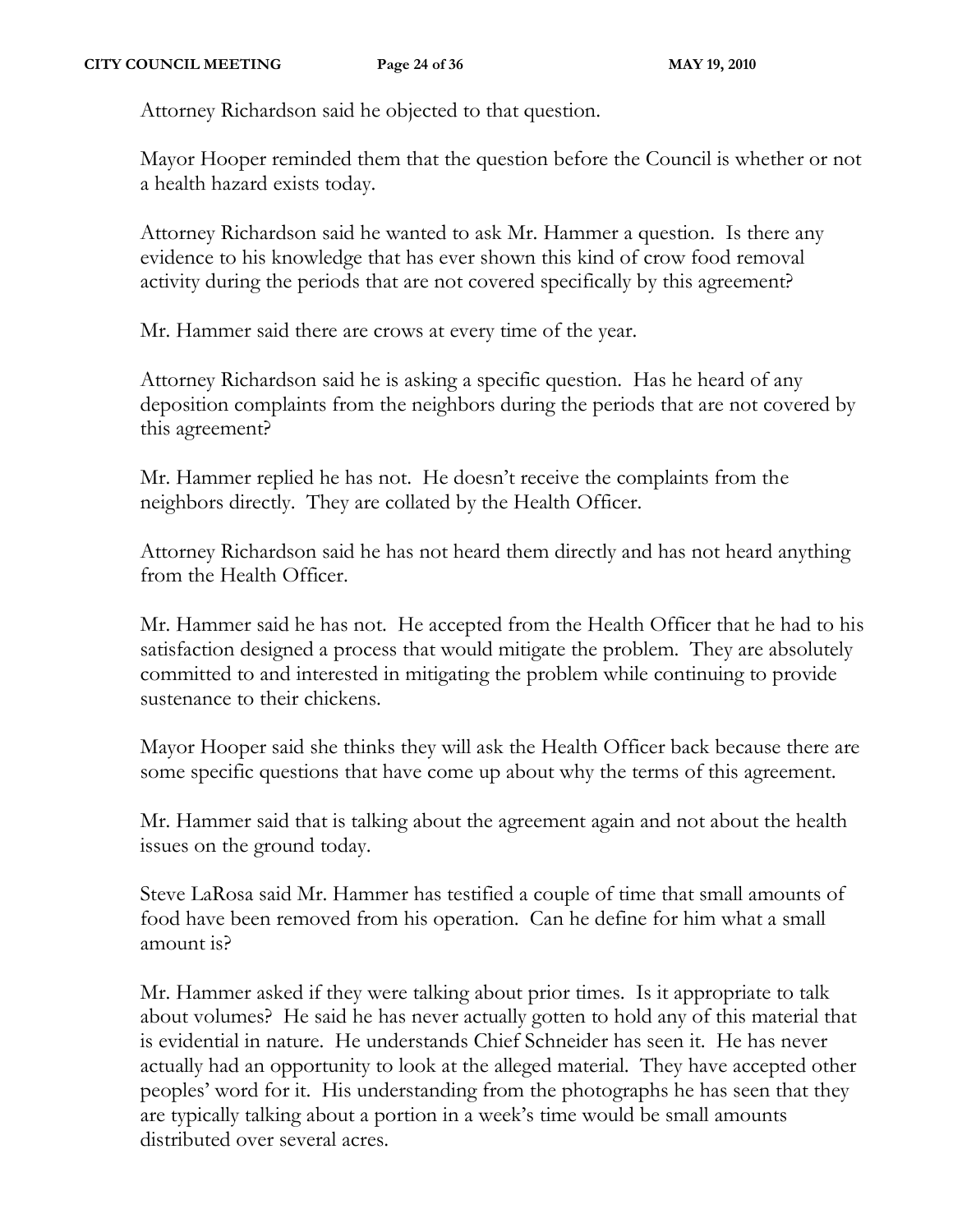Mr. LaRosa asked what would constitute something that is not a small amount but a significant amount.

Attorney Richardson said he objected to this line of questioning. This doesn't seem to be relevant to the issue at hand.

Mayor Hooper told Mr. LaRosa that perhaps he could bring them up to date on what is happening today.

Mr. LaRosa said what has been testified to a couple of times tonight is that the volume of food waste that has accumulated is what determines whether there is a health risk.

Mayor Hooper told him he would have his chance to present testimony as to what he has experienced. If he has questions that Vermont Compost can answer directly that is okay.

Attorney Richardson said he would like to call Joseph Ferris to testify.

Joseph Ferris said he has lived in Montpelier his whole life. He works at Vermont Compost Company and has worked there for four years.

Attorney Richardson asked what he does at Vermont Compost.

Mr. Ferris said he mixes potting soil, screens compost, takes care of chickens, bags products, and from the time he has been there he has done most of the things that one can do at Vermont Compost. Currently, his position is soil mixing.

Attorney Richardson asked if he had worked with the chickens in the past.

Mr. Ferris replied he had.

Attorney Richardson asked if he was familiar with the subject of this hearing which is whether or not there is any continuing public health threat from the crow depositions.

Mr. Ferris said he was familiar with the subject.

Attorney Richardson said you are familiar with Vermont Compost before the February agreement about the grounds and the feeding systems. Since the February feeding agreement you are familiar with the grounds and arrangements. Has he seen any crow removal of food residuals since the February agreement?

Mr. Ferris said he has not.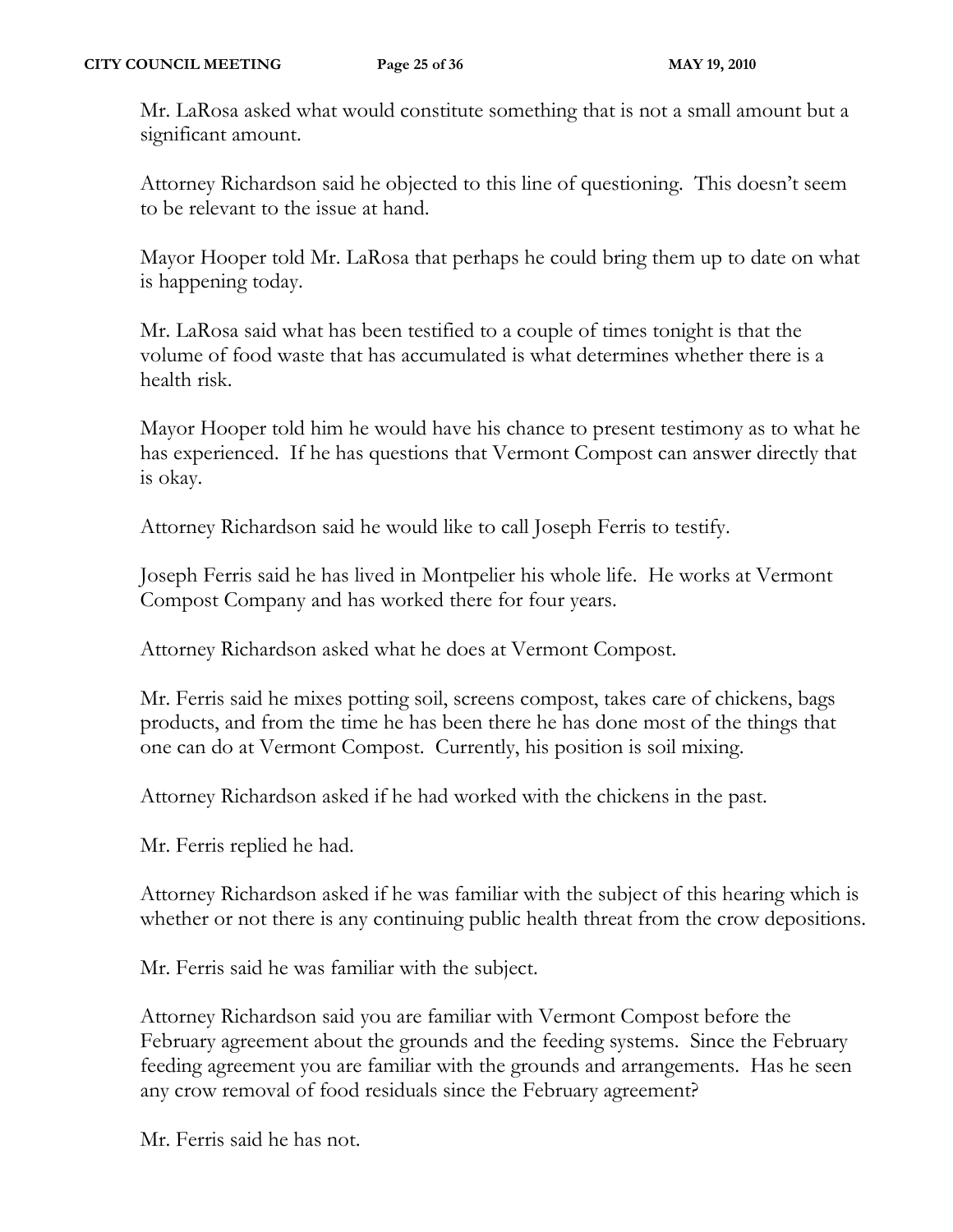Attorney Richardson asked if he was aware of any removal of these food residuals from the property since the February agreement.

Mr. Ferris said he was not aware of any removal of these food residuals.

Attorney Richardson asked if it was fair to say that as he understands it there is no removal of any food residuals from Vermont Compost since the February agreement went into effect.

Mr. Ferris said there are none.

Attorney Richardson asked how many days a week he is there.

Mr. Ferris replied five days a week.

Attorney Richardson said in addition to this agreement what other tasks does he do as an employee of Vermont Compost each day to police the area.

Mr. Ferris replied on a daily basis they police the whole site for exposed food or plastic wraps. They are very meticulous and making sure everything is in order.

Attorney Richardson said each day he is at work he polices the grounds in its entirety.

Mr. Ferris said they do virtually, yes.

Attorney Richardson said neither he or anyone he knows of has encountered any kind of removal of food residuals since the February agreement.

Mr. Ferris replied no.

Roseanna Vestuti appeared as the next witness.

Attorney Richardson asked her where she lived in regards to Vermont Compost.

Ms. Vestuti said she lives on the same side of the street as the farm is at and she is the next door neighbor closest to Montpelier. She is the adjacent neighbor.

Attorney Richardson asked if she shared a common boundary with Vermont Compost.

Ms. Vestuti replied yes.

Attorney Richardson asked how long she had lived there.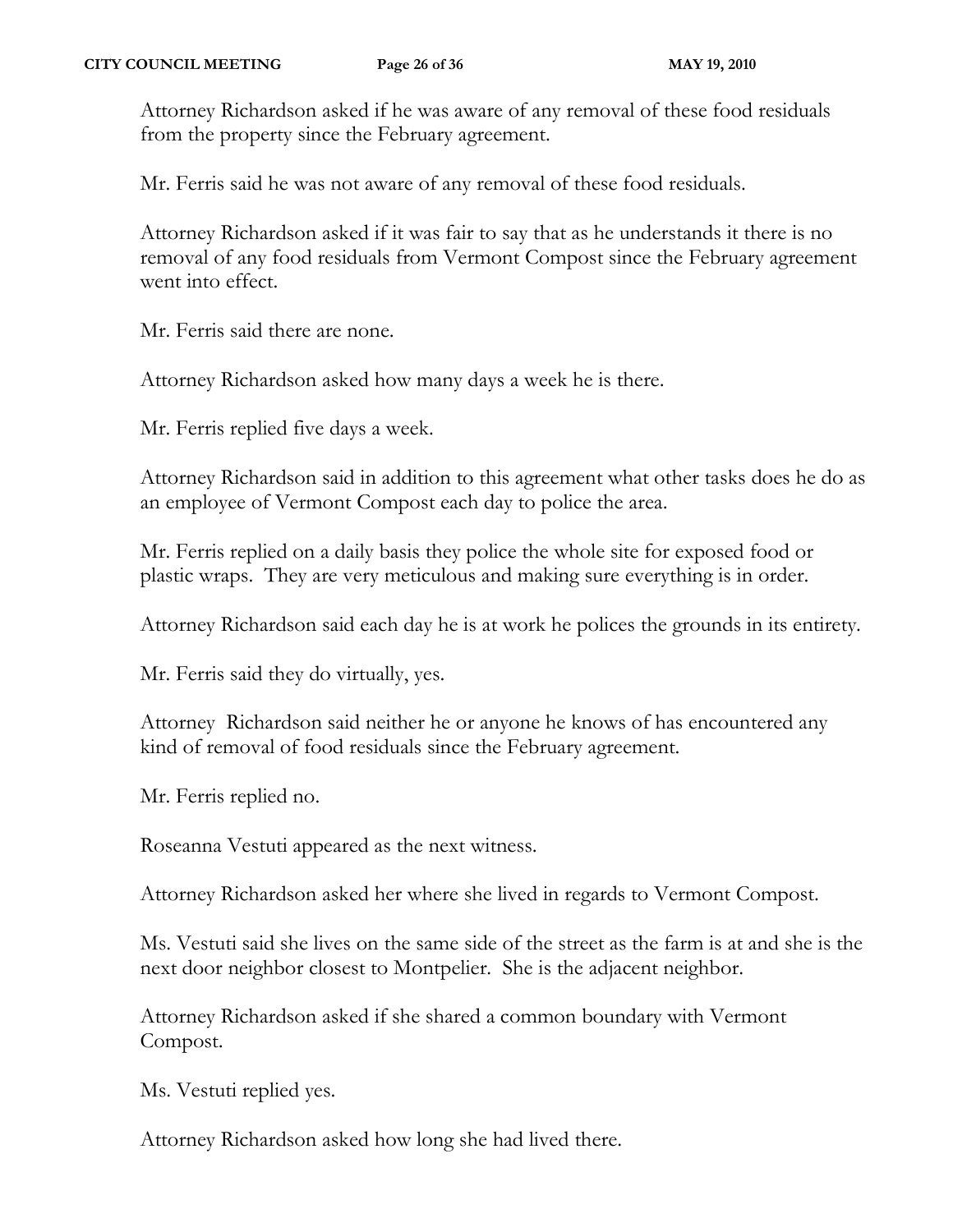Ms. Vestuti replied 15 years.

Attorney Richardson asked if she had ever experienced crow depositions of food residuals on her property

Ms. Vestuti replied no.

Attorney Richardson said since the February agreement that Vermont Compost entered into with the city has she noticed any change in the situation.

Ms. Vestuti replied no. There are hardly any crows and maybe one or two seagulls flying around, which is unusual.

Attorney Richardson asked if this agreement and protocol has been effective in lessening any wild bird population.

Ms. Vestuti replied most definitely, yes.

Attorney Richardson said for the record, what is her relationship with Karl Hammer?

Ms. Vestuti said she was his ex-wife and he is the father of her son.

Attorney Richardson asked if she let her son work at Vermont Compost.

Ms. Vestuti said she is really happy that he does.

Attorney Richardson asked if she let him work with the food residuals.

Ms. Vestuti replied yes. It's a safe place. It's a great place for him to work.

Attorney Richardson asked if she had any fear that he may contract an illness, or has he ever contracted an illness by working there?

Ms. Vestuti said he hasn't and she doesn't have any fears. It's one of the cleaner places he could work.

Council Member Golonka said she stated she was his ex-wife. Does she have any financial interest in Vermont Compost?

Ms. Vestuti replied no. He is the father of her son.

Health Officer Schneider said he had a question for the record. How far is her house from the feeding area as opposed to the LaRosas?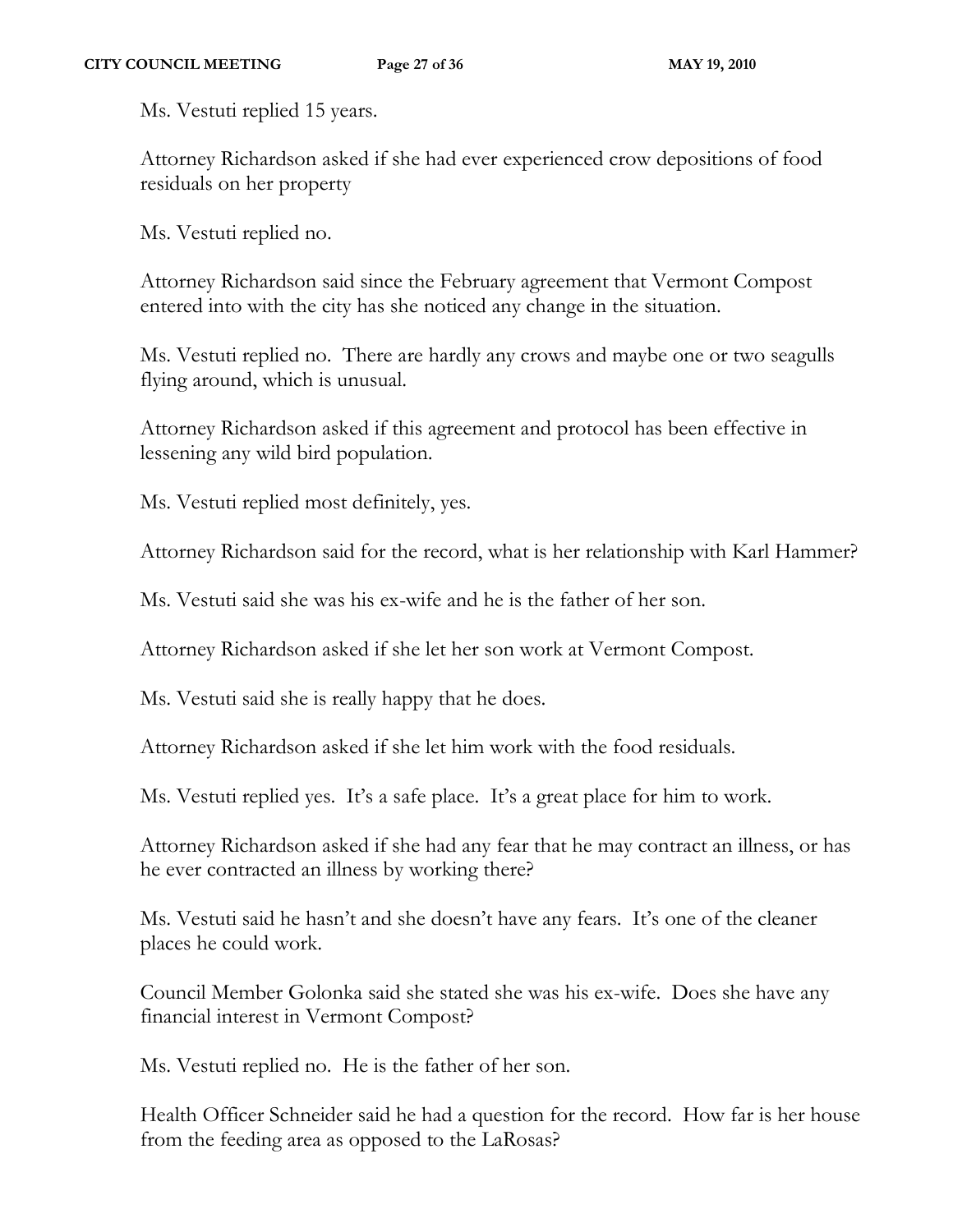Ms. Vestuti replied it is further away than the LaRosas.

Mayor Hooper said she referenced to the change in the bird behavior. There has been a significant change in the bird behavior since the feeding regime has been changed. Is that right?

Ms. Vestuti replied behavior as in quantity. There are a lot less. She has never personally noticed food issues on her side, but there are definitely less birds now, hardly any at all.

Council Member Sherman asked Ms. Vestuti if she had open fields so that the layout of her property is comparable to the LaRosa's property.

Ms. Vestuti replied yes. She also gardens on one part of it and in the winter she snowshoes up there. She has never noticed any particles of food on the snow.

Council Member Sherman asked if the current times different than prior times. She says now she doesn't notice that the bird population is down and doesn't notice food. When the bird population was high, did she notice food?

Ms. Vestuti said she didn't notice food. She noticed a quantity of birds but not ever food.

Council Member Sherman asked if they roosted on trees on her property. Did they come there?

Ms. Vestuti said there were some. Not that many but there were definitely some roosting and she hasn't noticed that lately either.

Attorney Richardson said that was all of the witnesses they choose to call at this time.

Mayor Hooper said they would like to hear from Steve and Barbara LaRosa.

Attorney Stitzel administered the oath to Steve and Barbara LaRosa.

Mayor Hooper said specifically what they are looking to learn from them are observations and comments about what has occurred since the execution of the agreement and any comments they might have concerning any deficiencies that may exist.

Steve LaRosa said he unfortunately doesn't have legal counsel. He doesn't fully understand why their appeal of the Health Officer's decisions is not what is being discussed. Their appeal was to formally appeal the decision of Health Officer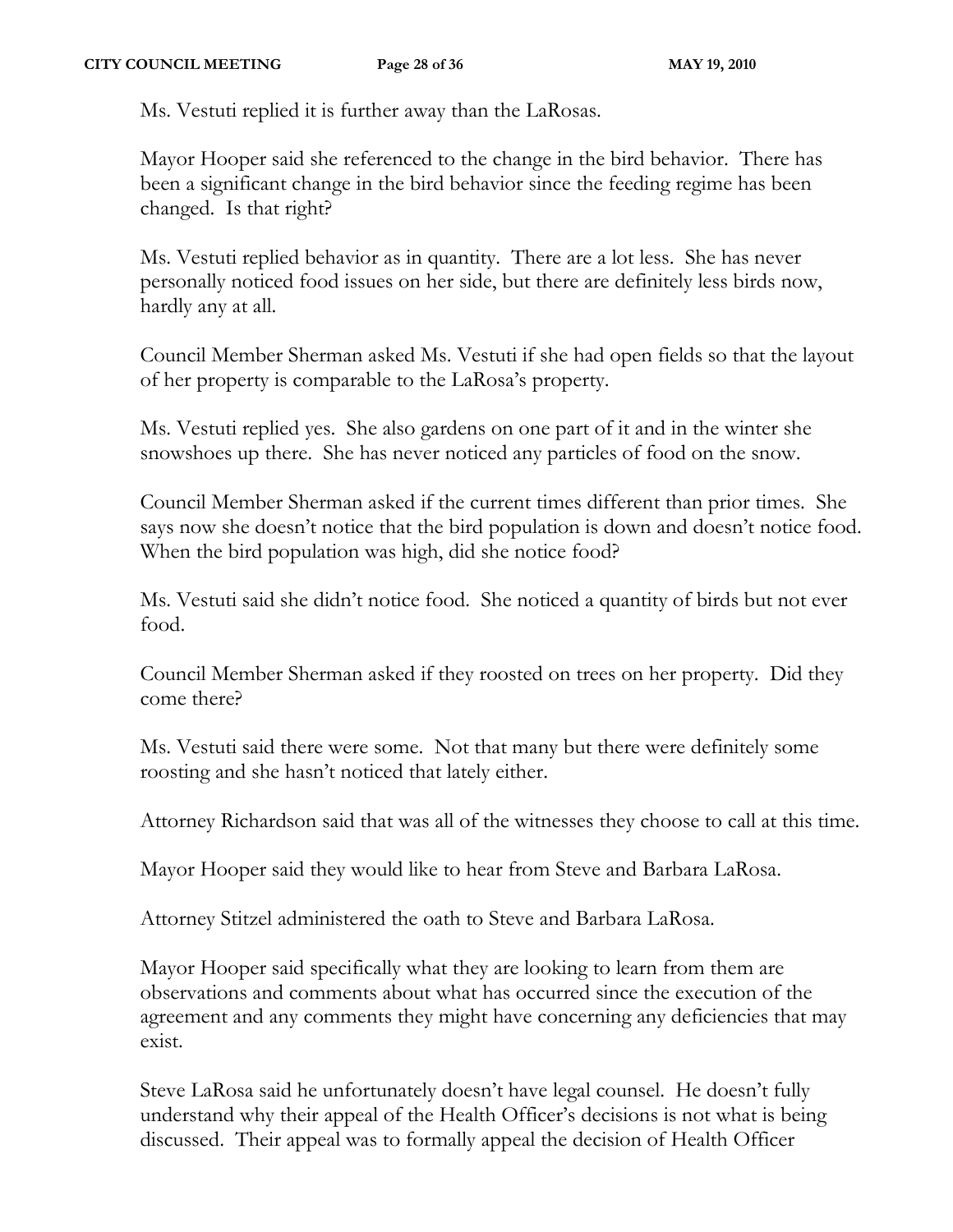Schneider, that the Vermont Compost Company actions have not historically resulted in health hazards. That is what their appeal was. They also mentioned they had some issues with the testimony represented in the agreement between the City Health Officer and Vermont Compost Company. They are not appealing the agreement. There are some things they would like to see changed, but what they are appealing is the decision of the Health Officer. One of his questions is, why is that not what they are discussing and why is that not allowed in the pre-hearing notice?

Attorney Stitzel said there is no process provided in the state statute that specifically authorizes an appeal of an action of a health officer that does not precipitate a request for issuance of a health order by the Council. The fact that the Health Officer made a determination that there has not been a health hazard is not an issue that is directly reviewable by the City Council in an appeal. What the City Council is doing is independently evaluating at this point whether there are facts to demonstrate, regardless of what the Health Officer has determined, that there is in fact a health hazard or a significant health risk currently. He is also focusing on the appeal of the specific relief that was requested in their appeal which is:

*We simply want protection for our family and pet's health. I ask that the city create an agreement that has a very specific timeline and consequential language that will assure the neighborhood is protected from the health risks posed by food waste transported.*

The relief he is seeking is prospective in nature, not retroactive. He has mentioned during the deliberative session the Council doesn't have authority under this statute to look retroactively at imposing fines or penalties but merely looks forward and tries to come up with a remedy for a problem if a problem exists. The focus is definitely on is there a problem at the present time that requires some further intervention than what has been done so far.

Mr. LaRosa said that evaluation if they came here tomorrow would be made independently for what tomorrow's data says, but not what is happening today but tomorrow, or if they came in next week what the conditions are then and not what the conditions are today or the date the agreement was put in place.

Attorney Stitzel said he didn't want to engage in speculation.

Mr. LaRosa said he doesn't want to go back in history. He just wants to know where the start of history is.

Attorney Stitzel said if there are facts to document the creation of a health hazard on property at some time in the future that certainly is something that is reviewable in the first instance by the Health Officer and can potentially ultimately come before the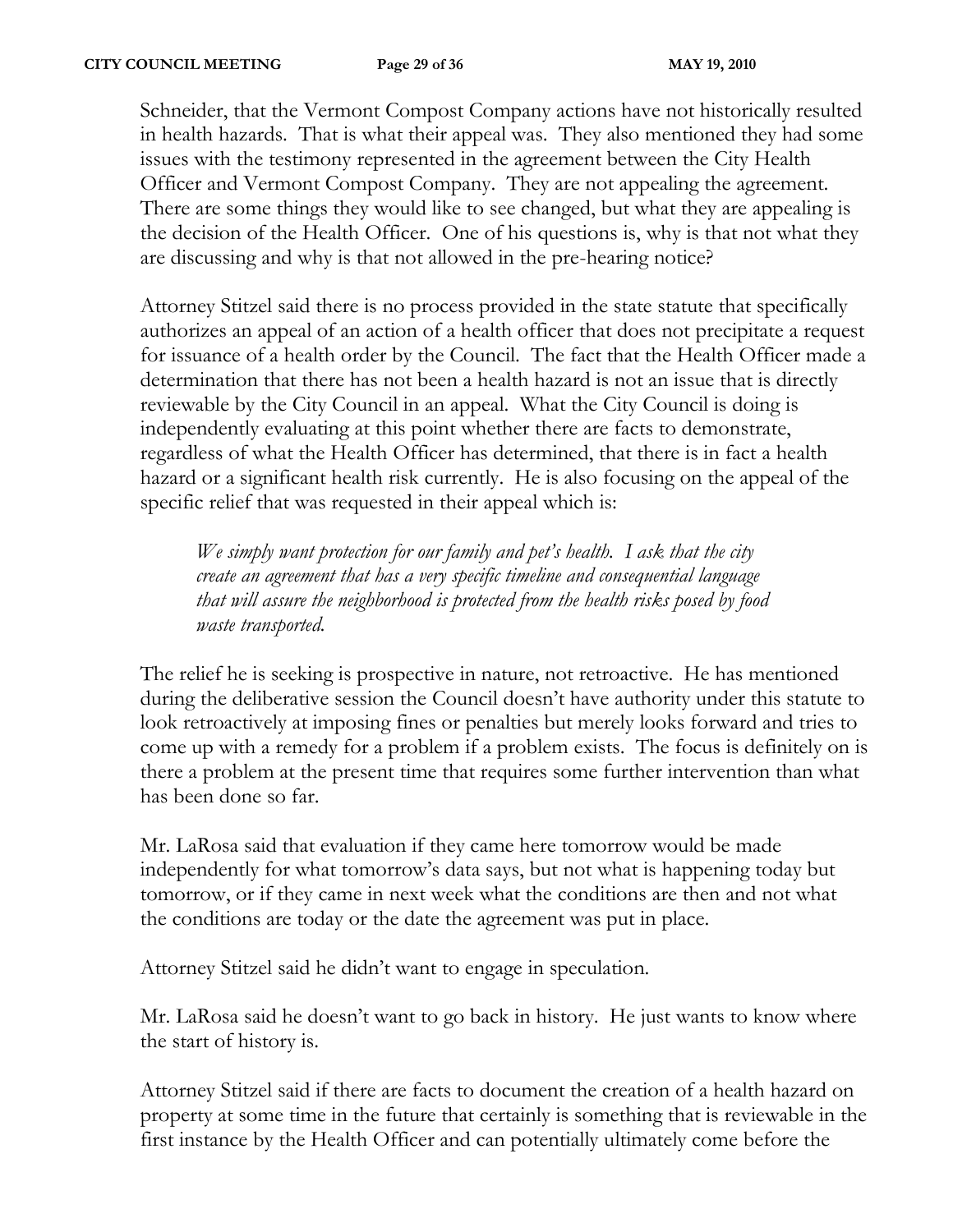Council. The Council can only act on the basis of the evidence that presently exists of what is presently occurring and not on the basis of speculation as to what might occur.

Steven LaRosa said he lives at 2012 Main Street directly adjacent to the Vermont Compost Company's main offices and their farm. They have lived there for approximately 10 years and have had a number of interactions in the past regarding the deposition of food waste on their property. Since the installation of the agreement that Vermont Compost and the City Health Officer have entered into they too have seen a massive decrease in the amount of food waste being transported off property. He only had an opportunity to observe the bird activity on a limited basis during the week and on the weekends. He has seen maybe a dozen crows in the area recently. He doesn't recall seeing many of them with items in their mouths so it doesn't seem they are gaining access to the food waste. Barb hasn't indicated to him that they haven't seen any transport or they have picked up much of anything for food waste. They have picked up the occasional piece but not much so the arrangement they have for dealing with the food waste when it arrives at their property and how they are feeding now certainly seems to appear to be working, again in the operations occurring as the agreement has been laid out. However, he would point out, as Mr. Hammer testified to earlier, this is not spring. Summer is not the best time to evaluate the worst case scenario. Fall has traditionally been the time where they see the most activity. He is hopeful this will work. Last year their first contact with the Health Officer in the fall was around October 14<sup>th</sup>, so from a timeframe standpoint it seems like the timeframes that have been straining the agreement is coming in too late in the fall and they would actually like to see things carry a little bit further towards summer, primarily because they were real lucky this year and lost all of their snow cover very early. If that carries later, what they have seen in the past is that the spring need for food seems to congregate crows a little more. That seems to be the case from their experience in the neighborhood.

He thinks he has addressed the comments about execution of the agreement and how that has worked. Comments regarding deficiencies – he doesn't like the word deficiencies because it has a bit of a negative connotation to it, but they would like to see some modifications to the agreement that they believe would make it better structured in the event that there is an issue that arises in the future so they don't need to come forward again and say this is what is happening in the present time, that they lay out a method for moving forward.

They, too, would like to see the agreement actually be year round. Not necessarily that the feeding happen inside the enclosure but that the feeding methods be consistently evaluated and that the potential for removal of food waste be continually evaluated and that any changes in feeding be reported on the basis of when it happens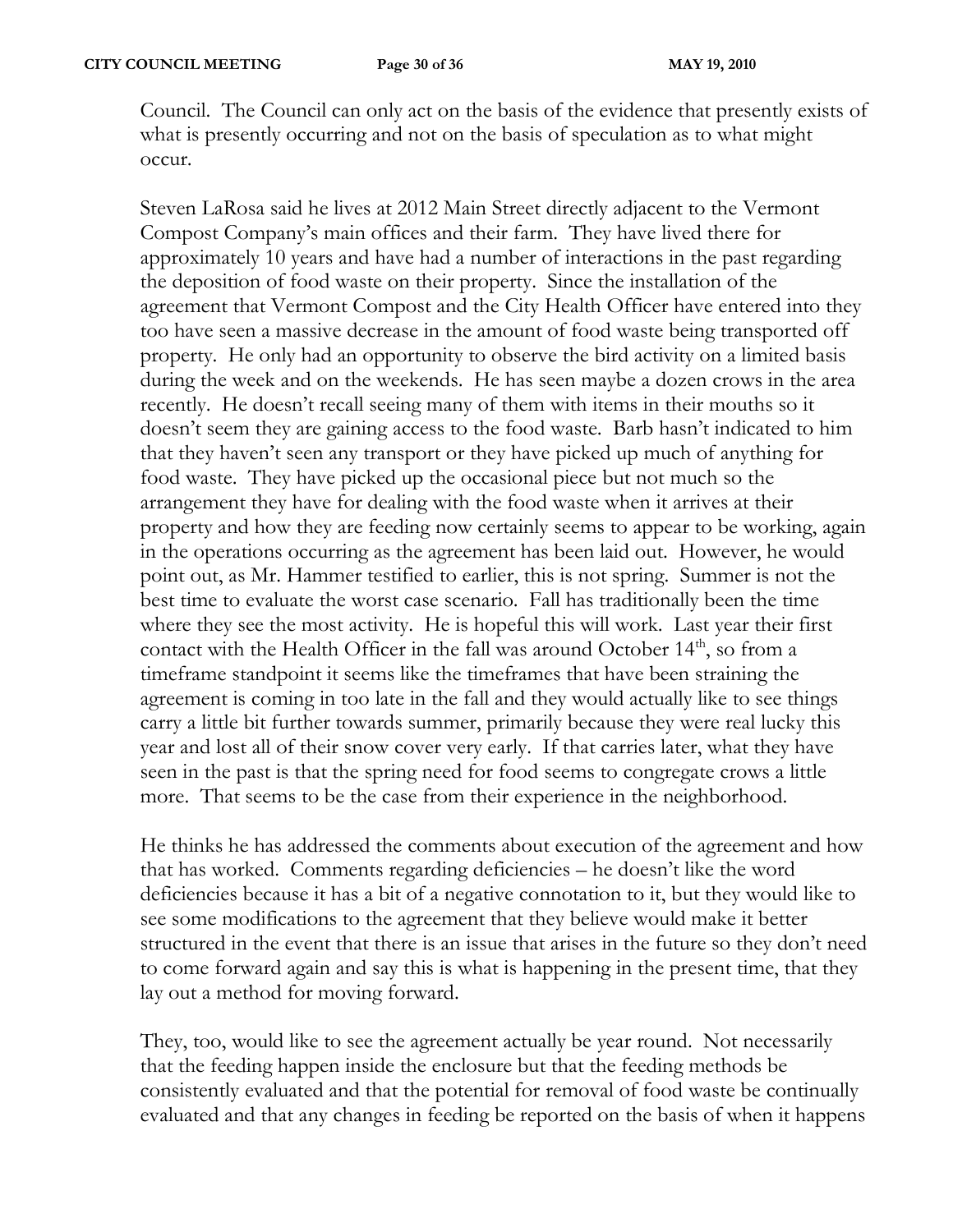and not just during the spring/fall period but throughout the year so they are all aware of what is happening.

What really concerns them about the agreement is if something does happen in the future. There is some very good language in here that if there are reports to the Health Officer that Vermont Compost will do some things immediately, do some evaluations, and that's all great. It is heartening to him to hear Karl Hammer say that they are very committed to this agreement because in the past when they have brought up these issues and when the Health Officer has looked at what is currently happening today it has taken quite a bit of time to move forward from what's happening to actually getting to the agreement. They initially discussed things in October through December and January, and in February finally came and there was action that was taken. They would very much like to see some sort of timeframes proposed for responses. He certainly isn't going to put them forward because Karl knows how long it takes to even try to do it this way and it doesn't seem to be working. There needs to be something in there to say how we are going to go about it and this is how we will try to remedy this if something happens. Then, they would also like to see some sort of consequences for not following the agreement, that if the agreement isn't followed and if the Council or Health Officer determines that the agreement isn't being followed that there are some sort of consequences. Having an agreement has happened in the past. Changes to the operations have happened without notification and there have been no repercussions because of that. He would like to see this in the agreement. They think it would make it a bit stronger. From the sound of things it really isn't going to change how the commitment that Karl and Vermont Compost has clearly indicated tonight that they are going to put forth with regard to this matter. He doesn't see that it would be any more constrained to their operations to do that.

Mayor Hooper said while she knows there are some that would like to discuss the content of the agreement the Council is limited. Mr. LaRosa's testimony has been that he has seen a massive decrease in the food waste. Has he had any food wastes deposited on his property since the feeding area has been up and in operation?

Mr. LaRosa said he would estimate that they have seen less than a dozen individual pieces of recognizable fresh food waste. They found a couple of bones and some clam shells in the front yard, but compared to what they had been seeing there has been a very minor amount.

Barbara LaRosa said she lives adjacent to Vermont Compost with her husband Steve. The February date that the building was erected was also the time where the snow cover was large, and typically the crow population does decease in the area and they spread out. Today is not a day where they normally would ever have a crow problem. Typically, it is in the fall through spring time that they do have a very large problem.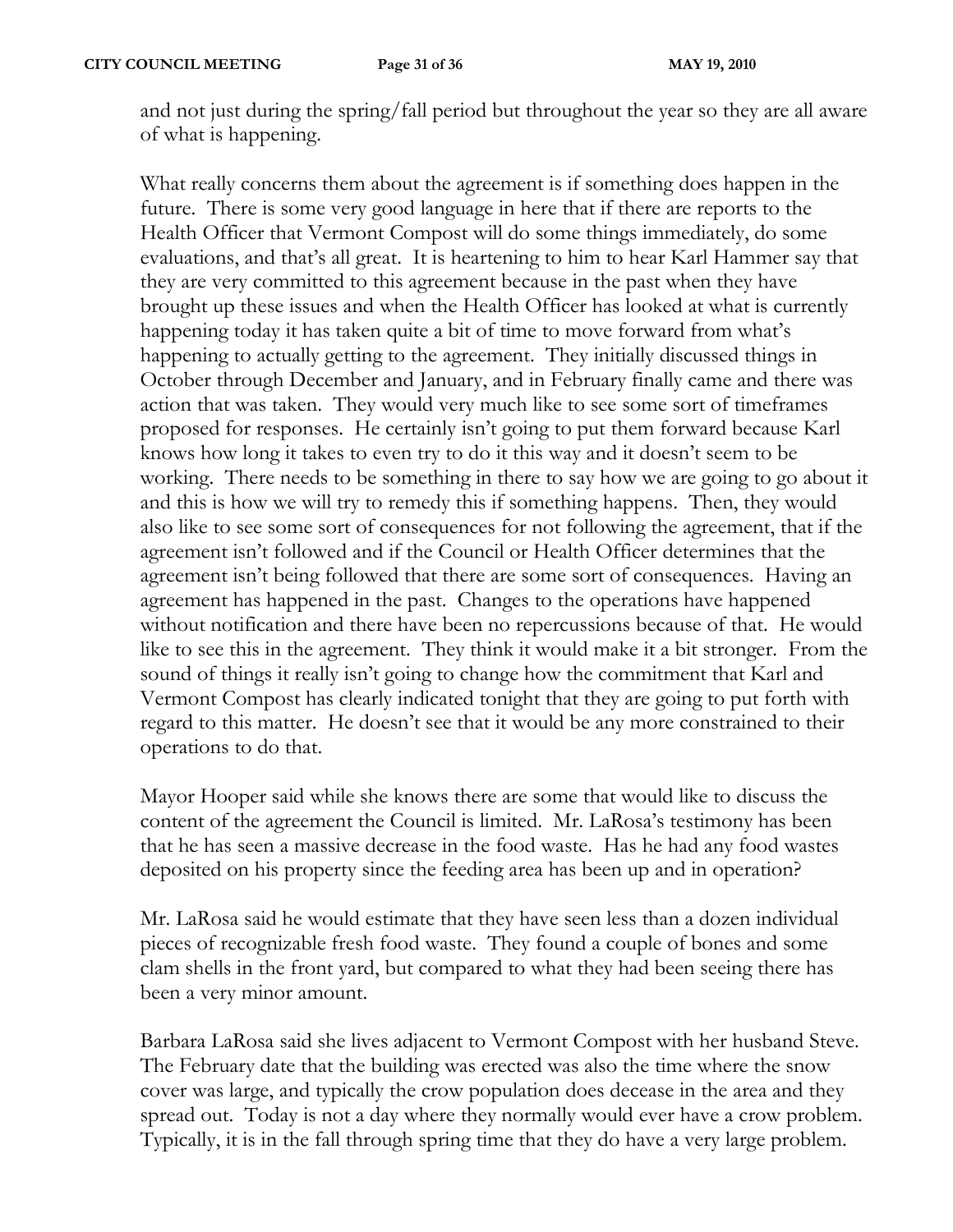Mayor Hooper said there are a couple of questions for Chief Schneider so they will call him back.

Attorney Richardson said he would like to recall Karl Hammer for one quick question. The written agreement he signed with the city in February, is that the first written agreement on a public health matter he entered into?

Mr. Hammer said they made an agreement the year before but it was open and not executed. He believes he signed it.

Attorney Richardson said he is talking about an executed agreement with the city on a voluntary compliance.

Mr. Hammer said yes.

Mr. LaRosa said he would like to ask a question of Mr. Hammer.

Attorney Richardson said he would ask that it stay to the scope of the redirect he had with Karl about the agreement.

Mr. LaRosa asked Mr. Hammer if he recalled whether he followed through with that agreement in its totality.

Mr. Hammer asked which agreement, the agreement he made with Chief Schneider in 2009. They didn't make an agreement in 2009. That was when the city, Vermont Compost and also intended the LaRosas would enter into an agreement.

Mr. LaRosa said he is discussing the agreement he entered into.

Mayor Hooper said there was one executed agreement which was the one that was completed in January of this year and one that was not executed, which she believes that the testimony was that it was not final. Is that correct?

Mr. Hammer said in 2009 they attempted an agreement that was not executed.

Mr. LaRosa said he misunderstood the testimony. He thought that Dan had asked that there was a previous agreement he had entered into and he indicated yes there was.

Mayor Hooper said no there was not a previous agreement. She told Chief Schneider that while they are not revisiting or attempting to rewrite the terms of the agreement there was a desire to understand in terms of the deposition of food residuals has to do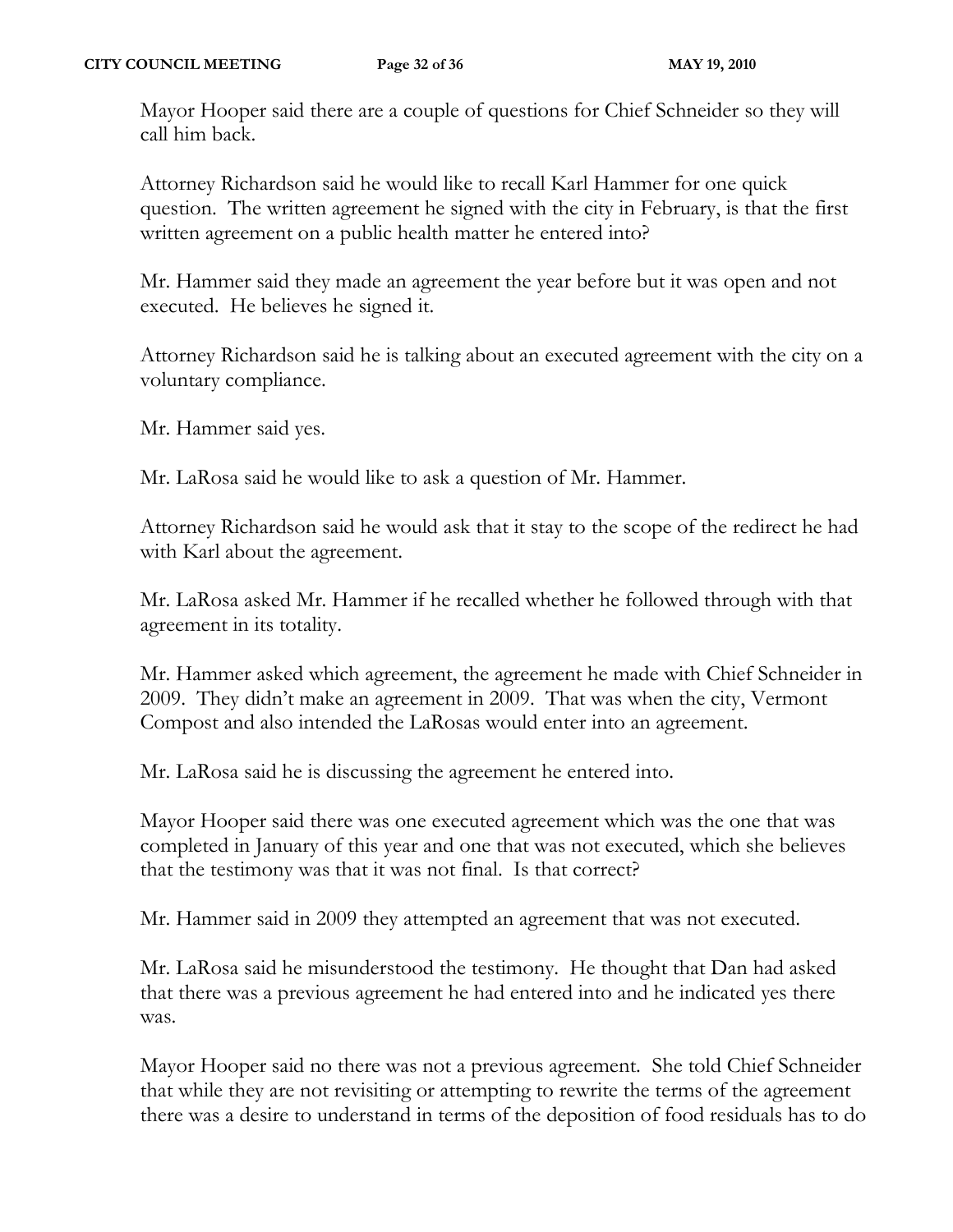with crow behavior and say that crows deposit food some periods of the year and some periods they don't. Can he help the Council understand that?

Health Officer Schneider said to keep in mind that he first got involved on January 8, 2008 and that first spring, as he testified prior at the City Council, he doesn't think the LaRosas were aware of the impact it was having on them and they made very little effort to notify the city when things were happening so they only had one or two contacts with them up until April of the third year. That summer they did not have any specific complaints about crows. On December 17, 2008 they were told that the crows were back and there were food residuals there. January  $19<sup>th</sup>$ , which is about 17 days later, he determined that while maybe not a significant health risk that there was enough accumulation of material to indicate that a health risk was occurring at that time. Actions were taken and changes and procedures were attempted. Over the summer of 2008, again there were no specific complaints about deposits. On October  $15<sup>th</sup>$  the LaRosas did notify him that the crows were back. However, it was only on December  $21^{st}$  that they went ahead and notified him again that there were food deposits and food wastes. Again, it was around January 11<sup>th</sup> when he was basically ready to make the same finding that Karl Hammer change his rules. Keeping in mind from his point of view the garbage itself is not a health risk. It is the accumulation of garbage and it requires evidence that garbage is accumulating. That is not to say it is not a property issue, but as far as being a health officer he cannot say that garbage is a health risk. It became very clear to him that over a two year period, a period starting in December and into January, February and March that was a high risk area. He went back a month and a half from the earlier actual deposition of the food waste to get to the November  $1<sup>st</sup>$  date and the May  $1<sup>st</sup>$  date is a guess in the spring because they haven't had any specific information.

Mayor Hooper said in summary the dates of agreement were based on his experience in terms of when problems begin to arise within a definitive time frame.

Health Officer Schneider said two years' experience with that specific problem showed him that was the high risk time. Obviously, if he received a complaint outside of that then he would have to start evaluating if there was enough deposition to consider it becoming a possible health risk.

Council Member Sherman said they have defined the problem in terms of a period of time, but during that period of time when the problem has gone away there has been a significant change in the operation, i.e. the food is in the feeding structure. Would the problem persist without the feeding structure?

Health Officer Schneider said he presumes that after two years without the feeding structure they would continue to have a problem, at least during the wintertime.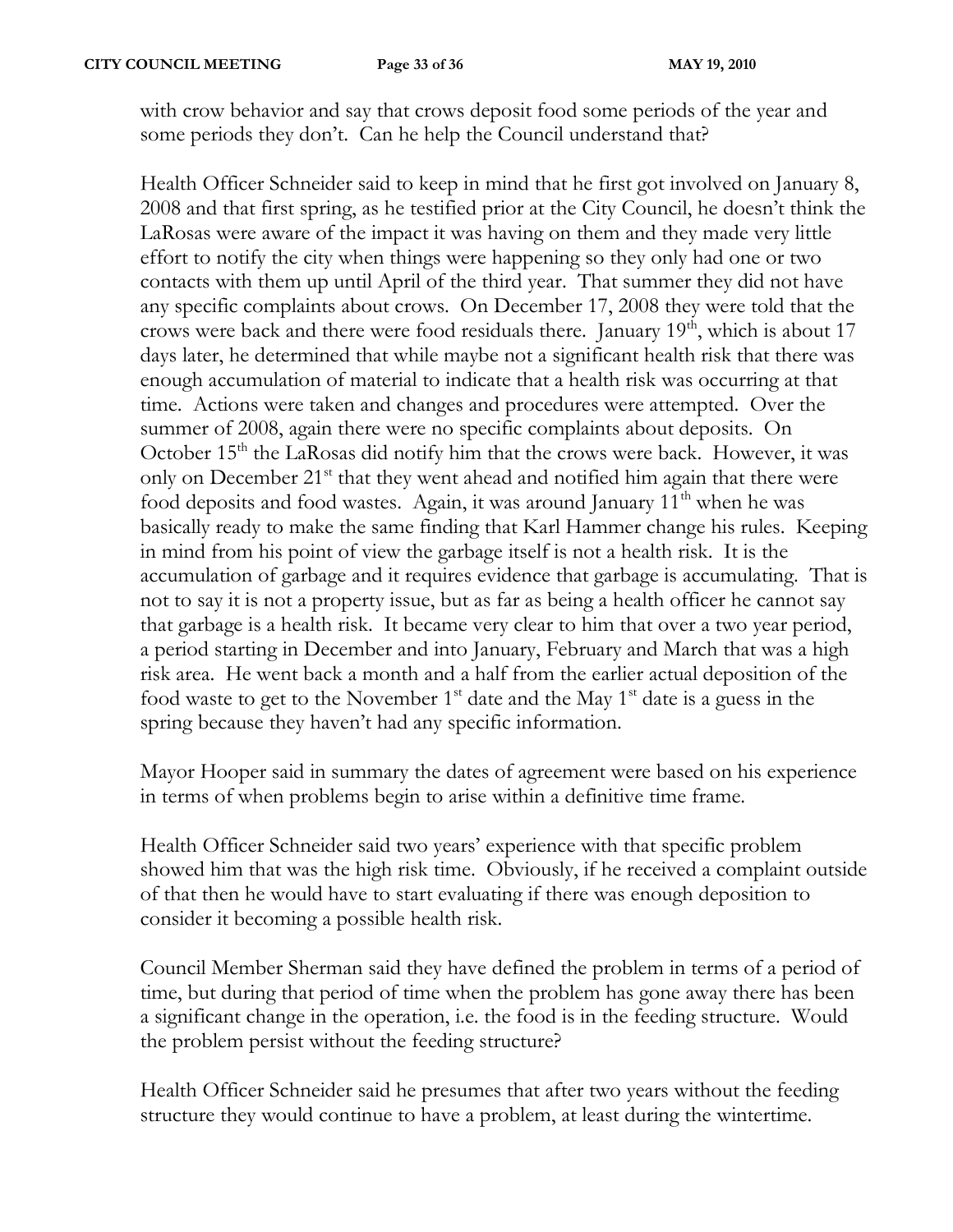There is no evidence at this point with his experience of two years dealing with it that there is a summer problem. There is definitely a wintertime problem.

Mayor Hooper said she would like to know if there is any other evidence to be entered. This is the time to receive evidence and then they will close the hearing and there will not be an opportunity to receive additional evidence from either party.

Mayor Hooper closed the evidentiary portion of the hearing at 8:50 P.M. The Board of Health needs to decide if it would like to make a site visit in order for us to determine as the Board of Health that there is a health hazard or you believe that there is a risk of a health hazard and we should be reconvened as a Board of Health to deal with that issue. Do they wish to visit the site?

Council Member Hooper asked if they made that decision in deliberative session and decide that now.

Council Member Golonka said he would like to see the site.

Mayor Hooper said she assumes two vocal yes's and no one objecting strenuously is a desire to make a site visit and they will need to have all of the parties join them. This will not be an opportunity for the Board of Health to gather additional evidence or be shown specific issues.

Council Member Weiss said if he is assuming correctly that before this evening is over this group will go into deliberative session. Is that correct?

Mayor Hooper said if they make a site visit they will do nothing until they make the site visit, and then having visited the site they will go into deliberative session. Is that right?

Attorney Stitzel said they could have some deliberations tonight.

Mayor Hooper said the answer to Council Member Weiss' question is yes, we will have a deliberative session which is only open to the Board of Health and our attorney and not our City Manager or Health Officer.

Council Member Weiss said if they are going into deliberative session he would like the deliberative session to cover all matters, and following the deliberative session then it would be determined whether or not a field trip would be worthwhile.

Mayor Hooper asked if he would like to defer making that decision.

Council Members Hooper and Weiss replied yes.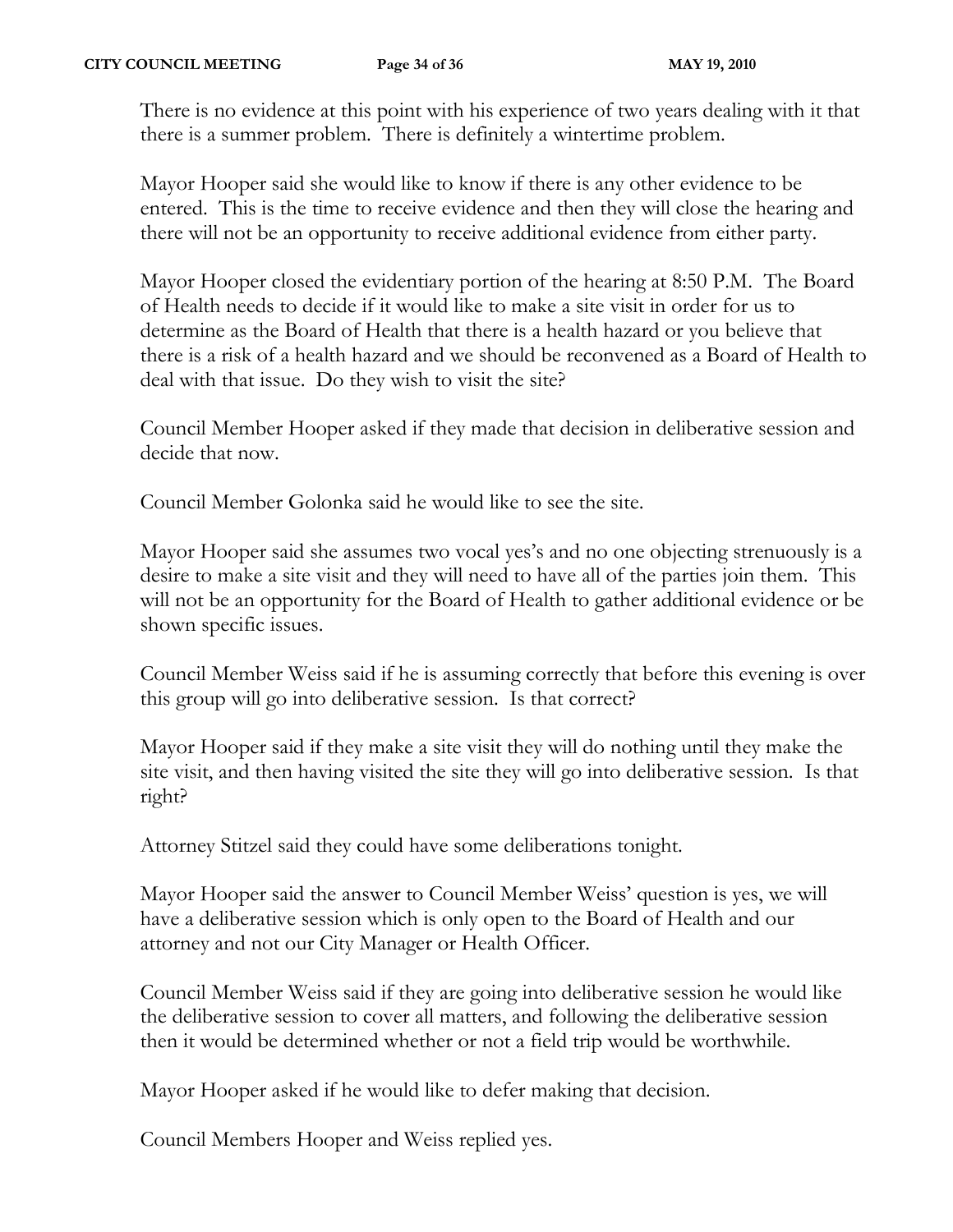Mayor Hooper asked the question if they wanted to make a field trip and there are some members who would like to. However, they would like to have a deliberative opportunity, and then based on that opportunity to decide on whether or not they will make a field trip. They may take the invitation to visit the site. If they do they will make sure that all of the parties have an opportunity to join us at the site. There is also a motion they need to consider from Vermont Compost. At this point she will adjourn this portion of the hearing.

Mayor Hooper asked Attorney Stitzel what were the rules in terms of them talking to anyone about this until they have made a decision. She presumes they should not have any conversations with any member of the public or the press.

Attorney Stitzel said that is correct.

Mr. LaRosa asked if he would have an opportunity to respond to the voluminous information provided by Vermont Compost immediately prior to the meeting.

Mayor Hooper said because there was information that Mr. LaRosa has not had a chance to review he does have an opportunity to respond to it. She would ask that he do it in writing so they can all share it equally.

Mr. LaRosa said they would be glad to do that within the next seven calendar days.

Attorney Richardson said at this point he would withdraw the second memorandum that is the summary of testimony simply because it was not required. He asked the Board of Health not to consider that. The second memorandum which is entitled "A Summary" is the one they are withdrawing. That is the one they filed in anticipation of potential expanded testimony that did not come to fruition. It is simply the first memoranda on procedural history and objections.

Mr. LaRosa said they would have their response to the Board of Health by May 27<sup>th</sup>.

Attorney Richardson asked that a copy be sent to his office.

Attorney Stitzel said he would like to clarify why the Health Officer would not be allowed to participate. The Health Officer under Vermont law is a member of the Board of Health and the Board of Health has many responsibilities, only one of which is the review of issuance of health orders. Health orders are actually issued directly by either the City Council or a Select Board and not by the Board of Health. In health order matters typically the Health Officer is requesting that the Council or the Select Board issue the health order, and in those cases the Council is exercising judgment independent of the judgment exercised by the Health Officer. In other instances where the Council is acting purely as a Board of Health, such as the adoption of